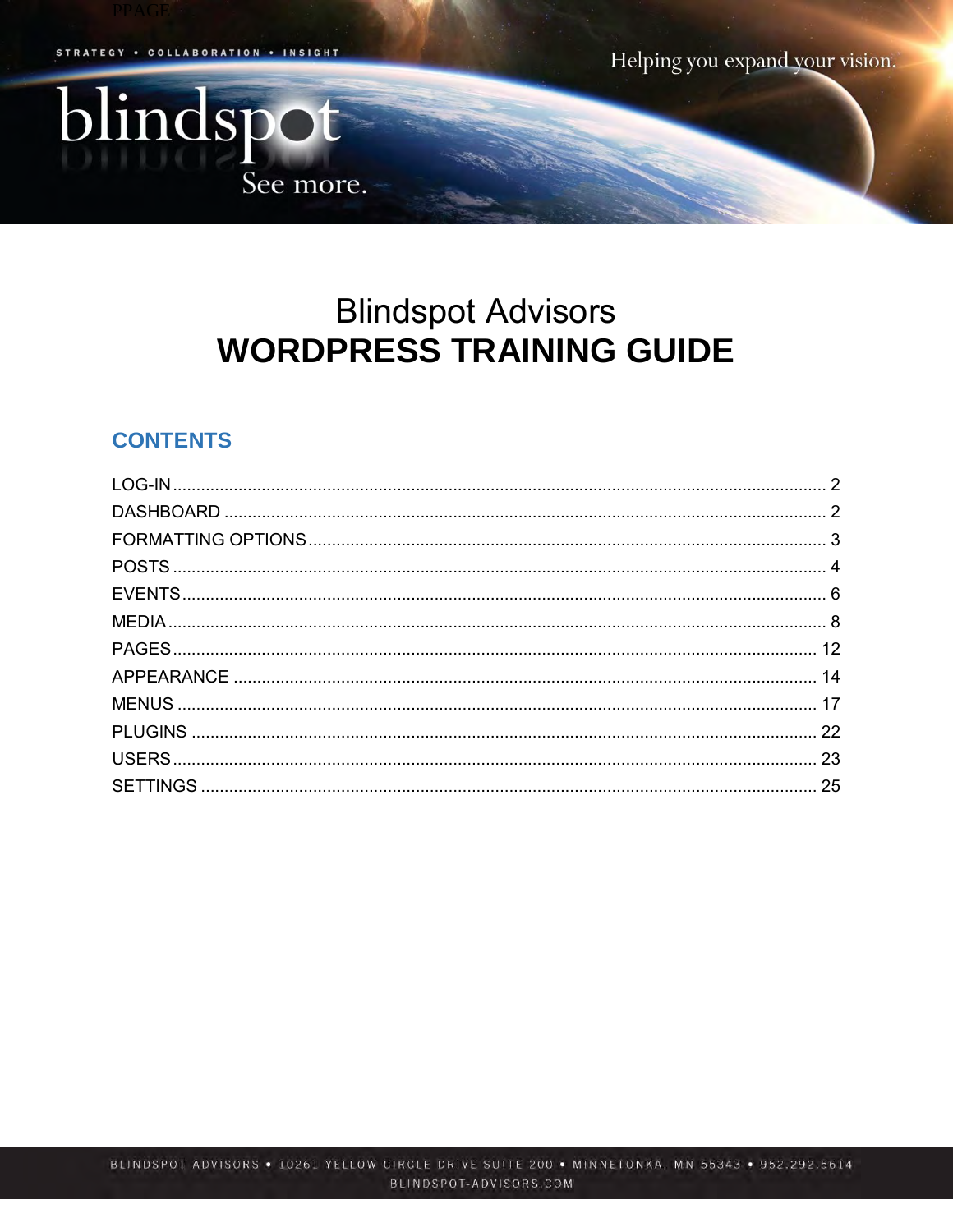

# <span id="page-1-0"></span>**LOG-IN**

[www.yourwebsite.com/wp-admin](http://www.yourwebsite.com/wp-admin)

Enter Username & Password

### <span id="page-1-1"></span>**DASHBOARD**

The **Dashboard** is the first screen you see when you log into the administration area of your website. The options for your website appear on the left side of the screen. These options will appear on the left side of the screen on any screen you are on.

Please note that the options detailed below may differ from what you see on your dashboard. Each website is customized for our clients and therefore will contain different menu items.

| $\omega$                              | Your Website Name   0 + New                                                                                                               |            |                                                                                                                                                                                                                                                                        |  |
|---------------------------------------|-------------------------------------------------------------------------------------------------------------------------------------------|------------|------------------------------------------------------------------------------------------------------------------------------------------------------------------------------------------------------------------------------------------------------------------------|--|
| <b>2</b> Dashboard                    | Dashboard                                                                                                                                 |            |                                                                                                                                                                                                                                                                        |  |
| Home<br><b>Updates</b>                | At a Glance                                                                                                                               | ٠          | <b>Ouick Draft</b>                                                                                                                                                                                                                                                     |  |
| <b>Akismet Stats</b>                  | 1 27 Pages<br>$+ 16$ Posts                                                                                                                |            | <b>Title</b>                                                                                                                                                                                                                                                           |  |
| Posts<br>P Events<br><b>吗</b> 】 Media | WordPress 3.8.1 running CNC theme.<br>Akismet blocks spam from getting to your blog.<br>There's nothing in your spam queue at the moment. |            | What's on your mind?                                                                                                                                                                                                                                                   |  |
| Pages                                 | Activity                                                                                                                                  |            | <b>Save Draft</b>                                                                                                                                                                                                                                                      |  |
| Comments                              | Recently Published                                                                                                                        | See 3 more |                                                                                                                                                                                                                                                                        |  |
| Disorders                             | Ask the Principal<br>Feb 4th, 5:19 pm                                                                                                     |            | <b>WordPress News</b><br>×                                                                                                                                                                                                                                             |  |
| <b>目 TablePress</b>                   | Jan 19th, 10:42 pm<br>Family Stories Post                                                                                                 |            | WordPress 3.8.1 Maintenance Release January 23, 2014                                                                                                                                                                                                                   |  |
| <b>6</b> Genesis                      |                                                                                                                                           |            | After six weeks and more than 9.3 million downloads of WordPress<br>3.8, we're pleased to announce WordPress 3.8.1 is now available.<br>Version 3.8.1 is a maintenance releases that addresses 31 bugs in<br>3.8, including various fixes and improvements for the new |  |
| Appearance<br>Plugins                 |                                                                                                                                           |            | dashboard design and new themes admin screen. An issue with<br>taxonomy queries in WP_Query []                                                                                                                                                                         |  |
| <b>L</b> Users                        |                                                                                                                                           |            | WPTavern: Big Performance Improvements Coming in                                                                                                                                                                                                                       |  |
| $\sqrt{2}$ Tools                      |                                                                                                                                           |            | BuddyPress 2.0                                                                                                                                                                                                                                                         |  |
| <b>En</b> Settings                    |                                                                                                                                           |            | WordPress.tv: Hristo Chakarov: Choosing The Right JS<br>Framework/Library/Toolkit                                                                                                                                                                                      |  |
| <b>卷 Custom Fields</b>                |                                                                                                                                           |            | WordPress.tv: Mario Peshev: Choosing A WordPress Theme                                                                                                                                                                                                                 |  |
| <b>Glossary Terms</b>                 |                                                                                                                                           |            | Popular Plugin: WordPress SEO by Yoast (Install)                                                                                                                                                                                                                       |  |
| Security                              |                                                                                                                                           |            |                                                                                                                                                                                                                                                                        |  |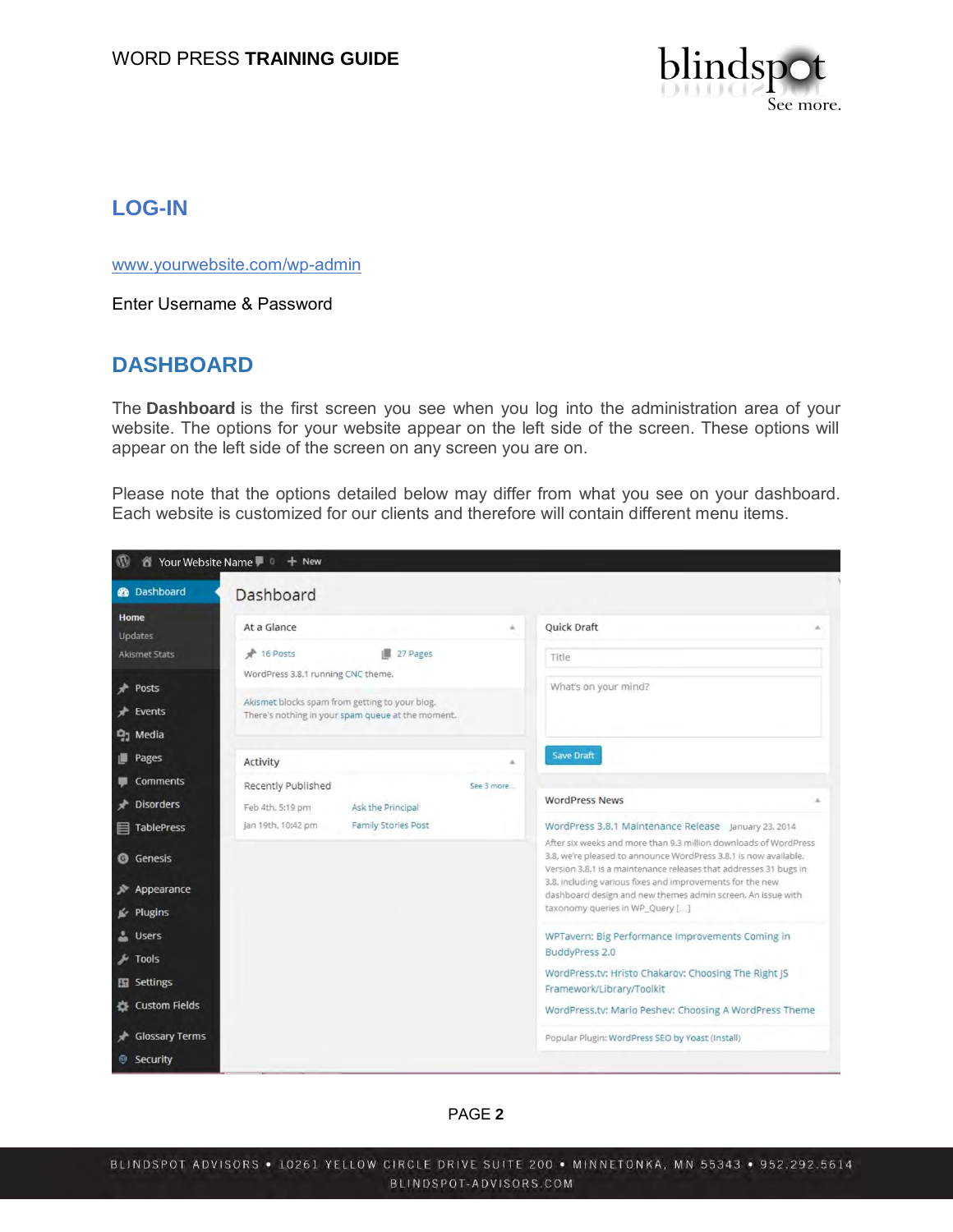

# <span id="page-2-0"></span>**FORMATTING OPTIONS**

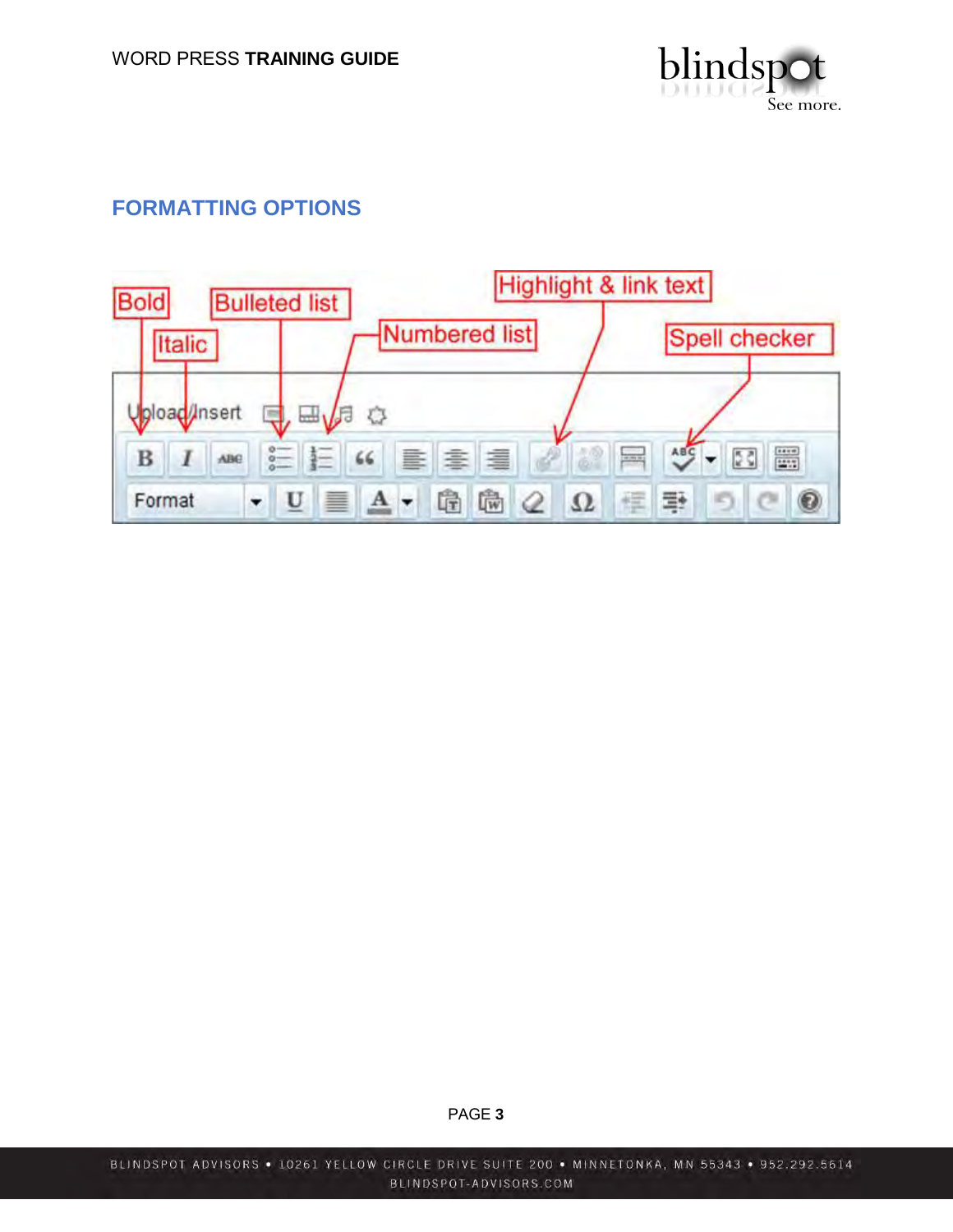

# <span id="page-3-0"></span>**POSTS**

This is the area where you add and edit blog/news posts. Hover over "**Posts**" in the dashboard to see all options, or click on the link.

|                             | <b>Select Posts</b>                                                                                        | Select Add New                                                                                                                                                                            |                                                                                                                                                                                                                                                                                      |                             |  |  |
|-----------------------------|------------------------------------------------------------------------------------------------------------|-------------------------------------------------------------------------------------------------------------------------------------------------------------------------------------------|--------------------------------------------------------------------------------------------------------------------------------------------------------------------------------------------------------------------------------------------------------------------------------------|-----------------------------|--|--|
| W<br>Web Design Michigan    | $+3446$                                                                                                    |                                                                                                                                                                                           |                                                                                                                                                                                                                                                                                      | <b>Hardy</b>                |  |  |
| n Deshburst<br>Home         | Dashboard                                                                                                  |                                                                                                                                                                                           |                                                                                                                                                                                                                                                                                      | TOWN Dylensin for (1992) in |  |  |
| Listeature<br><b>MARCH</b>  | Right Now                                                                                                  |                                                                                                                                                                                           | QuickPress                                                                                                                                                                                                                                                                           |                             |  |  |
| Prosts                      | Civilina<br>All Posts                                                                                      | The comes                                                                                                                                                                                 | Tibi-                                                                                                                                                                                                                                                                                |                             |  |  |
| <b>Hodia</b>                | <b>RECRUIT</b>                                                                                             | D. Commants                                                                                                                                                                               | <b><i>Uklimanman<sup>48</sup></i></b>                                                                                                                                                                                                                                                |                             |  |  |
| $2^6$ Links                 | Callegarian<br>Tape                                                                                        | D Approved.<br>O. Please of                                                                                                                                                               | Doctori                                                                                                                                                                                                                                                                              |                             |  |  |
| El Pages                    | <b>D</b> Tags                                                                                              | O Spam                                                                                                                                                                                    |                                                                                                                                                                                                                                                                                      |                             |  |  |
| Comments<br>A" Directory    | Theme Assessible with 2 Welgers                                                                            |                                                                                                                                                                                           | Tapi<br>SAVA Draft<br>REAR                                                                                                                                                                                                                                                           | <b>Publica</b>              |  |  |
|                             | <b>Insett Engine (Illigina)</b>                                                                            |                                                                                                                                                                                           |                                                                                                                                                                                                                                                                                      |                             |  |  |
| D Appearance                | You are camp WordPress 3.4.1.                                                                              |                                                                                                                                                                                           | Recent Drafts                                                                                                                                                                                                                                                                        |                             |  |  |
| <b>J. Plagles</b>           | Allismal blocks again from getting to your titing.<br>Thate's nothing in your spiern quests at the noomast |                                                                                                                                                                                           | There are no drafts at the moment                                                                                                                                                                                                                                                    |                             |  |  |
| US Daora                    |                                                                                                            |                                                                                                                                                                                           |                                                                                                                                                                                                                                                                                      |                             |  |  |
| Ti Tools<br>IF Settings     | Recent Comments                                                                                            |                                                                                                                                                                                           | WordFress Blog.                                                                                                                                                                                                                                                                      |                             |  |  |
| <sup>(C)</sup> Pie Register | No comments yet                                                                                            |                                                                                                                                                                                           | WordPress 3.4.1 Maintenance and Security Release Arms and Links<br>WordPress 3:4.1 is now available for download, WordPress 3.4 has been a very smooth                                                                                                                               |                             |  |  |
|                             | Incoming Links                                                                                             |                                                                                                                                                                                           | release, and copies are firms of the shall -- 3 million downloads in two waves! This<br>maintenance release addresses 18 bugs with version 3.4, including Fisan an issue where a<br>theme's page templates were sometimes not detected. Addresses problems with some                 |                             |  |  |
|                             |                                                                                                            | This deshboard widget queries Compe Bing Search as that when another blog links to your<br>ade if will allow up here. It has found no incoming links just. If a likey - there is no rush. | calegory.permalink []<br>WordPress 3.4 "Green" June 13 2013                                                                                                                                                                                                                          |                             |  |  |
|                             |                                                                                                            |                                                                                                                                                                                           | WordPress 3.4 is here and out the door. We've dubbed this release 'Crean' in hunor of                                                                                                                                                                                                |                             |  |  |
|                             | Flugins<br>Most Popular<br>Jaquek by WordPress.com (mshi))                                                 |                                                                                                                                                                                           | gütterilit Grant Green whose southal simplicity has liept many of us company during this<br>integes. This islease includes significant improvements to theme customication, oustom<br>seaders, Twitter embeds, and image captions - nere's a ahort clip with the highlights For [11] |                             |  |  |
|                             |                                                                                                            |                                                                                                                                                                                           |                                                                                                                                                                                                                                                                                      |                             |  |  |
|                             | WordFrees.com users.                                                                                       | Deporthology your is setChina, silk with powerful faultures previously projectionally for                                                                                                 | Other WordPress News                                                                                                                                                                                                                                                                 |                             |  |  |

**All Posts** brings up a listing of all blog posts, both published and drafts. Here you can click on the post title to edit the content of the post.

From here you have the option to Edit, Quick Edit, Trash, View, Clone, or View Draft.

#### **Add New** to add a new post.

Name the post in the first box at the top of the screen. Put content into the large text box beneath. Here you have the option to Add Media, links, and format the text.

You can assign **Categories** and **Tags** to each blog post. Enter in the name of the Category or Tag and click the "Publish" button.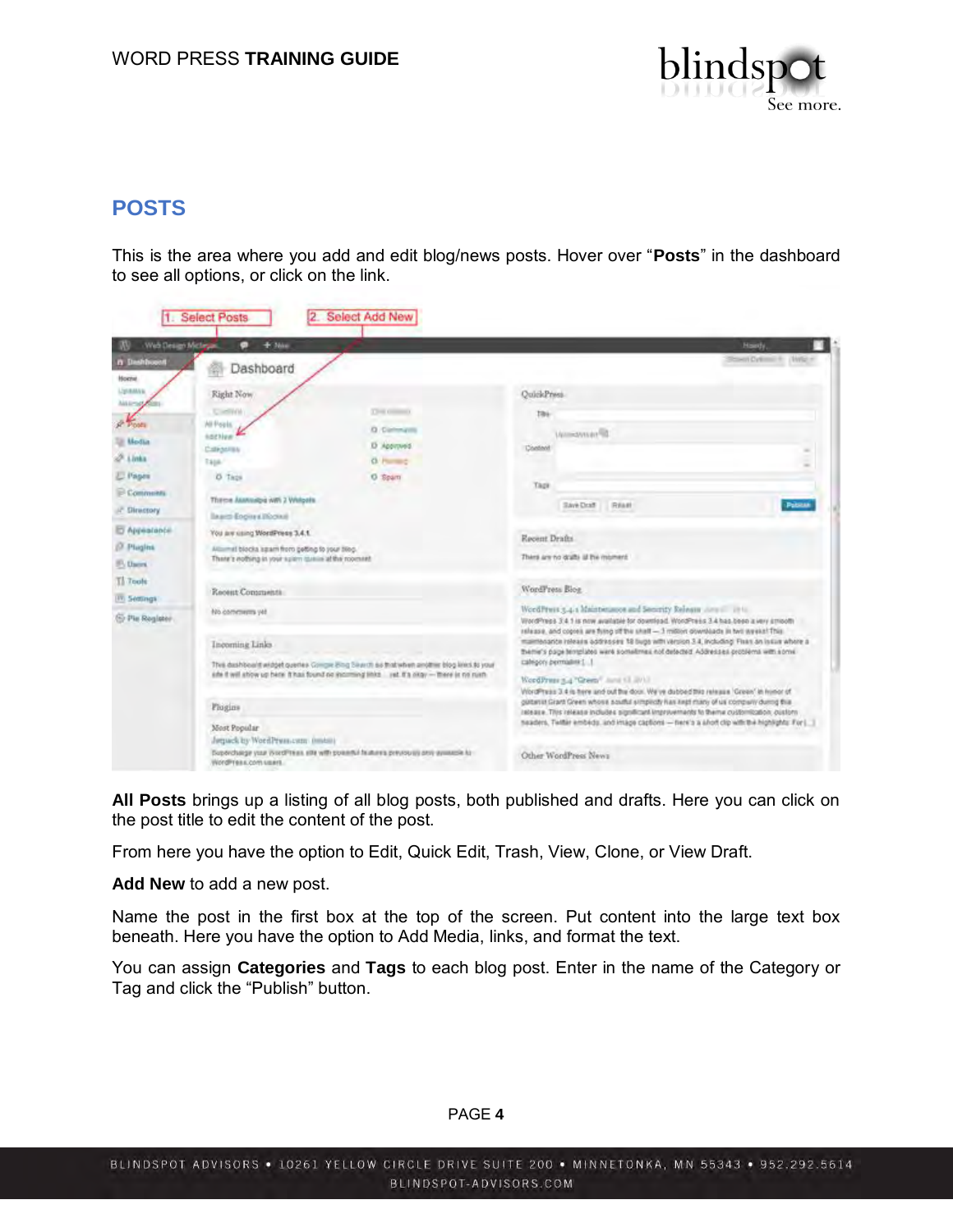

| Web Design Michigan                                                         | $+$ Now<br>຺                         |                                                                                                             | Howdy.                                                                                        |
|-----------------------------------------------------------------------------|--------------------------------------|-------------------------------------------------------------------------------------------------------------|-----------------------------------------------------------------------------------------------|
| (ii) Dashboard<br>$\leq$ Posts                                              | Add New Post                         | 4. Upload a photo if desired.                                                                               | Screen Options<br>Help's<br>Publish                                                           |
| All Posts<br>Add New<br>Categories<br>Tags                                  | Enter-title here<br>Upload/Insert @  | Visual HTML                                                                                                 | Save Draft<br>Preview<br>Status: Draft Edil                                                   |
| <b>Media</b><br>$2^9$ Links<br><b>Pages</b><br>Comments<br><b>Directory</b> |                                      | B I * E E * B * 1 2 度 H * > 四 图<br>5.<br>Enter the text<br>6. Select a category for the post                | Visibility: Public Edit<br>Publish immediately Edit<br>Publish<br>Move to Trash<br>Categories |
| Appearance<br><b>S</b> Plugins<br>Users<br>Ti Tools<br><b>IV Settings</b>   | Path:<br>Word count 0<br>Restriction | 7. Add "Tags" or short keyword phrases about what the post is about.                                        | All Categories Most Used<br>$M$ eetings<br>News:<br>Uncategorized                             |
|                                                                             | Restrict Post                        | These settings apply to this post only. For a full list of restriction statuses see the global options bage | 8. Last step: Click the "Publish"                                                             |
|                                                                             |                                      |                                                                                                             | + Add New Category                                                                            |
|                                                                             |                                      |                                                                                                             | Tags<br>Add.                                                                                  |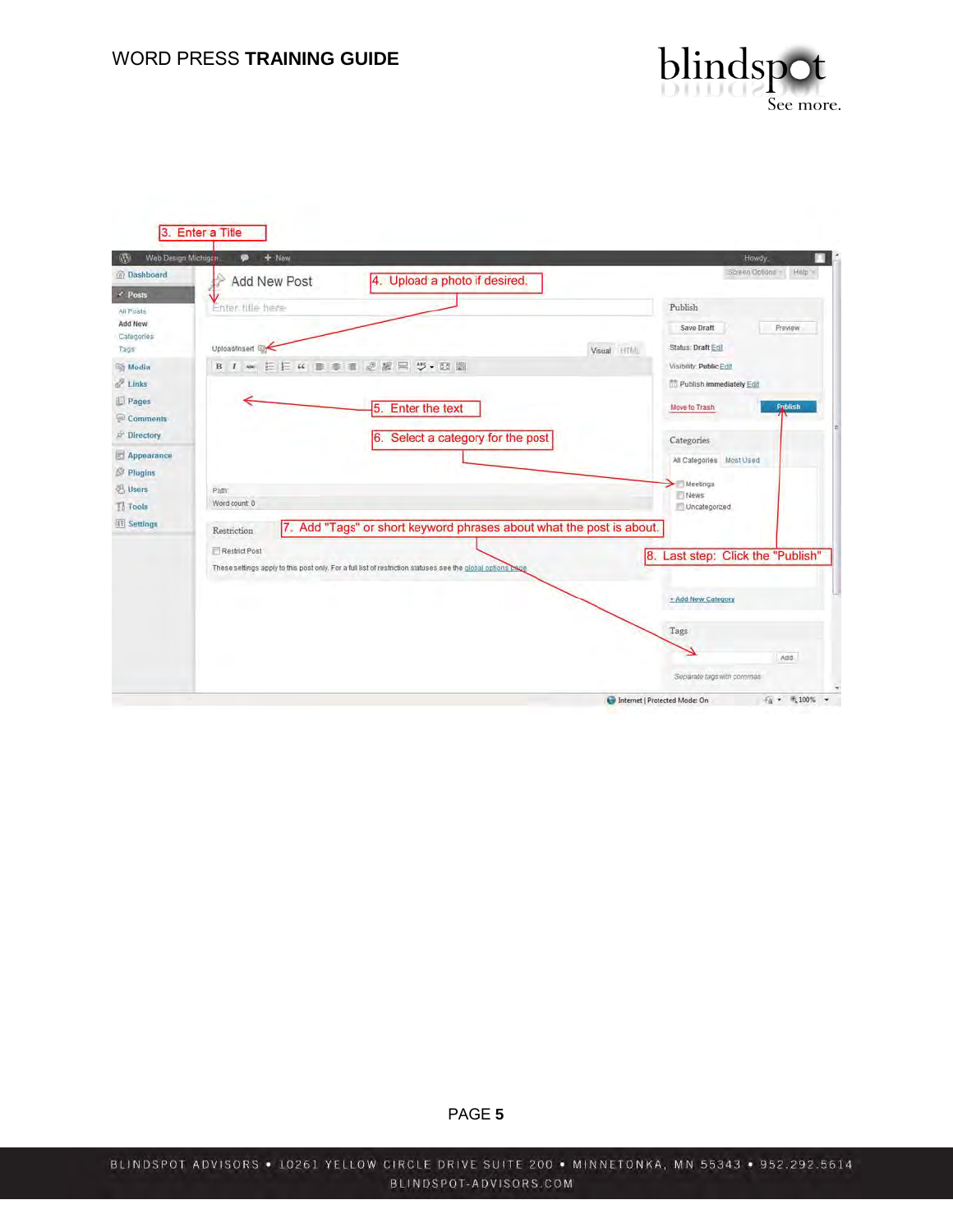

# <span id="page-5-0"></span>**EVENTS**

You can add events to your calendar using this area.

**All Events** shows a listing of all events, both published and future. Here you can click on the event title to edit the content of the post.

| $\omega$                                     | Your Website Name (D) + New Security Gallery                            |                       |                         |                                   | Howdy, Lindsey |
|----------------------------------------------|-------------------------------------------------------------------------|-----------------------|-------------------------|-----------------------------------|----------------|
| <b>@</b> Dashboard                           | WordPress 3.9.1 is available! Please update now.                        |                       |                         |                                   |                |
| Posts                                        |                                                                         |                       |                         |                                   |                |
| Events                                       | Events Add New Click here to add a new event to your calendar           |                       |                         |                                   |                |
| <b>All Events</b>                            | All (7)   Published (7)                                                 |                       |                         |                                   |                |
| Add New                                      | Show all dates v Filter<br>Bulk Actions • Apply                         | <b>List of Events</b> |                         |                                   |                |
| <b>Event Categories</b><br><b>Event Tags</b> | Title<br>n.                                                             | 寧                     | Post Date               | Event date/time                   |                |
| Calendar Feeds<br>Settings                   | <b>CHADD Annual International Conference</b>                            | o                     | 2014/02/01<br>Published | Nov 7 12:00 am - Nov 9 12:00 am   |                |
| <b>91</b> Media                              | 45th Annual Autism Society National Conference                          | o                     | 2014/02/01<br>Published | Jul 23 12:00 am - Jul 26 12:00 am |                |
| <b>Pages</b><br>Comments                     | National Walk on the Mall<br>Edit Quick Edit Trash View Clone New Draft | o                     | 2014/02/01<br>Published | Jul 6 12:00 am - Jul 6 12:00 am   |                |
| Disorders                                    | 2014 World TSC Conference                                               | o                     | 2014/02/01<br>Published | Jul 3 12:00 am - Jul 6 12:00 am   |                |
| <b>6</b> Genesis<br>Appearance               | 2014 Epilepsy Pipeline Update Conference                                | o                     | 2014/02/01<br>Published | Jun 5 12:00 am - Jun 7 12:00 am   |                |
| Plugins 10                                   | 25th Annual Autism Society of Wisconsin Conference                      | o                     | 2014/02/01<br>Published | Apr 24 12:00 am - Apr 26 12:00 am |                |
| & Users<br>$F$ Tools                         | Annual Mardi Gras Gala                                                  | o                     | 2014/02/01<br>Published | Feb 14 12:00 am - Feb 14 12:00 am |                |
| Settings                                     | Title                                                                   |                       | Post Date               | Event date/time                   |                |
| <b>Custom Fields</b>                         | <b>Bulk Actions</b><br>* Apply                                          |                       |                         |                                   |                |

**Add New** to add a new event. Enter event name in the first box at the top of the screen. Put content into the large text box beneath. Here you have the option to Add Media, links, and format the text.

You can assign **Categories** and **Tags** to each event. Enter in the name of the Category or Tag and click the "Publish" button.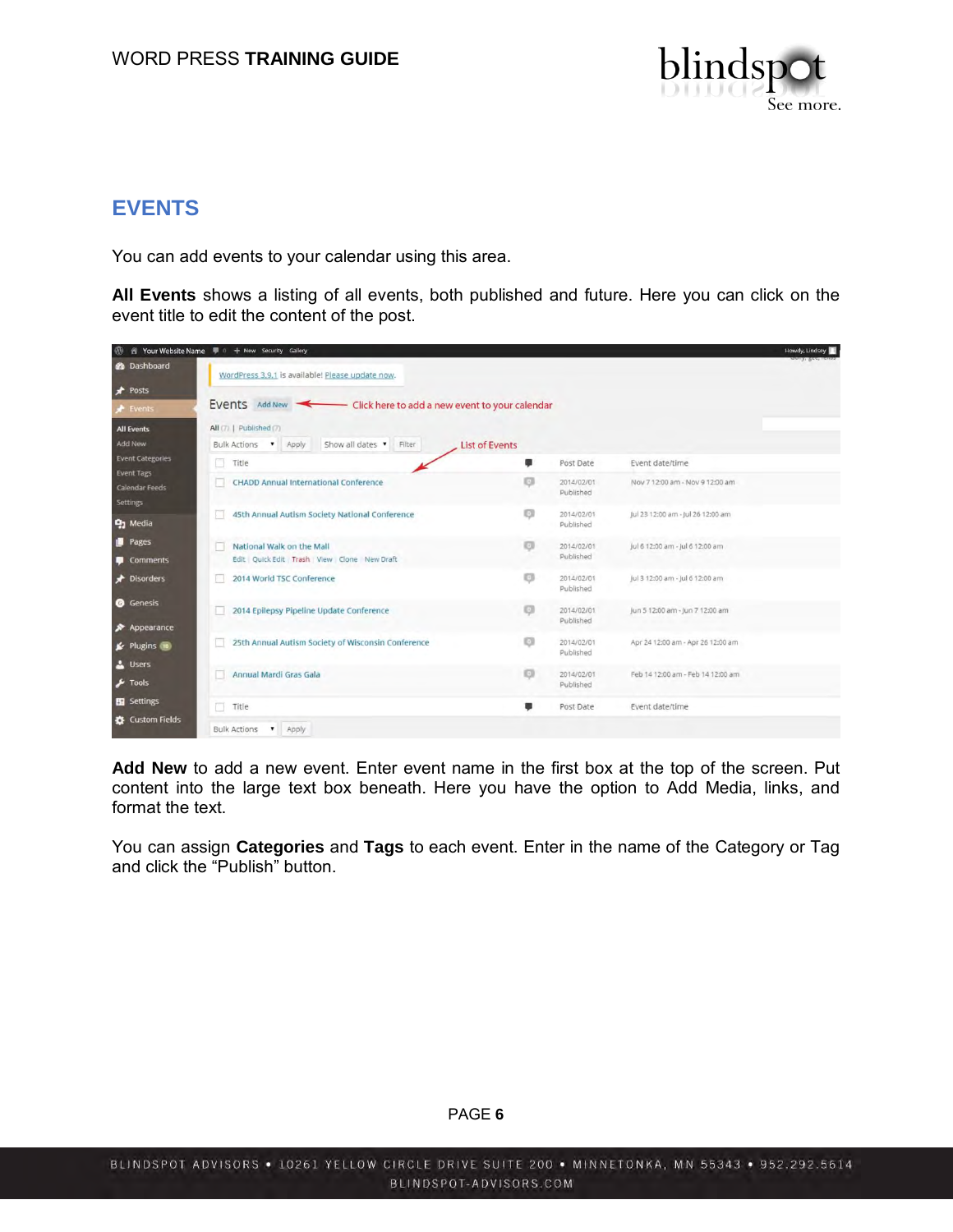

|                                              | 8 Your Website Name D + New Security Gallery                  | Howdy, Lindsey            |
|----------------------------------------------|---------------------------------------------------------------|---------------------------|
| <b>23</b> Dashboard                          | WordPress 3.9.1 is available! Please update now.              |                           |
| Posts                                        |                                                               |                           |
| Events                                       | Add New Event<br><b>Add Event Title</b>                       |                           |
| All Events                                   |                                                               | Publish                   |
| <b>Add New</b>                               |                                                               | Save Draft                |
| <b>Event Categories</b><br><b>Event Tags</b> | <sup>0</sup> 1 Add Media [ ]<br>Visual Text                   | 9 Status: Draft E         |
| Calendar Feeds                               | <b>Add Event description</b><br>B J * E E & E f E = 0 E X 8 @ | Visibility: Publi-        |
| Settings                                     | Paragraph · U 三 A · 自 向 Q Q 三 手 」 ●                           | <b>fiil</b> Publish immed |
| <b>乌</b> 】 Media                             |                                                               |                           |
| Pages                                        |                                                               | Move to Trash             |
| Comments                                     |                                                               | <b>Event Categories</b>   |
| Disorders                                    |                                                               |                           |
| <b>G</b> Genesis                             |                                                               | Event Categories          |
| Appearance                                   |                                                               |                           |
| Plugins 10                                   |                                                               | + Add New Catego          |
| & Users                                      | <b>Add Event Categories and Tags</b>                          |                           |
| $\frac{1}{2}$ Tools                          |                                                               | <b>Event Tags</b>         |
| <b>B</b> Settings                            | Path: p<br>Word count: 0                                      |                           |
| Custom Fields                                |                                                               | Separate tags with c      |
|                                              | <b>Add Event details</b><br><b>Event Details</b>              |                           |
| BWS Plugins<br>Duplicator                    | EVENT DATE AND TIME                                           | Choose from the n         |
| LayerSlider WP                               | All-day event?<br>E1                                          |                           |
| Gallery                                      | Start date / time:<br>5/15/2014<br>7:45pm<br>$(GMT+0:00)$     | Featured Image            |
|                                              | End date / time:<br>5/15/2014<br>8:45pm<br>$(GMT+0:00)$       | Set featured image        |
| Collapse menu                                | Repeat                                                        | Set NextGEN featu         |
|                                              | Exclude<br>(Choose a rule for exclusion)<br>農                 |                           |
|                                              | Exclude dates:<br>(Choose specific dates to exclude)          |                           |
|                                              | EVENT LOCATION DETAILS                                        |                           |
|                                              | Venue name:                                                   |                           |
|                                              | Address:                                                      |                           |
|                                              | Show Google Map:                                              |                           |
|                                              | EVENT COST                                                    |                           |
|                                              |                                                               |                           |
|                                              | Cost:                                                         |                           |
|                                              | ORGANIZER CONTACT INFO                                        |                           |
|                                              | Contact name:                                                 |                           |
|                                              | Phone:                                                        |                           |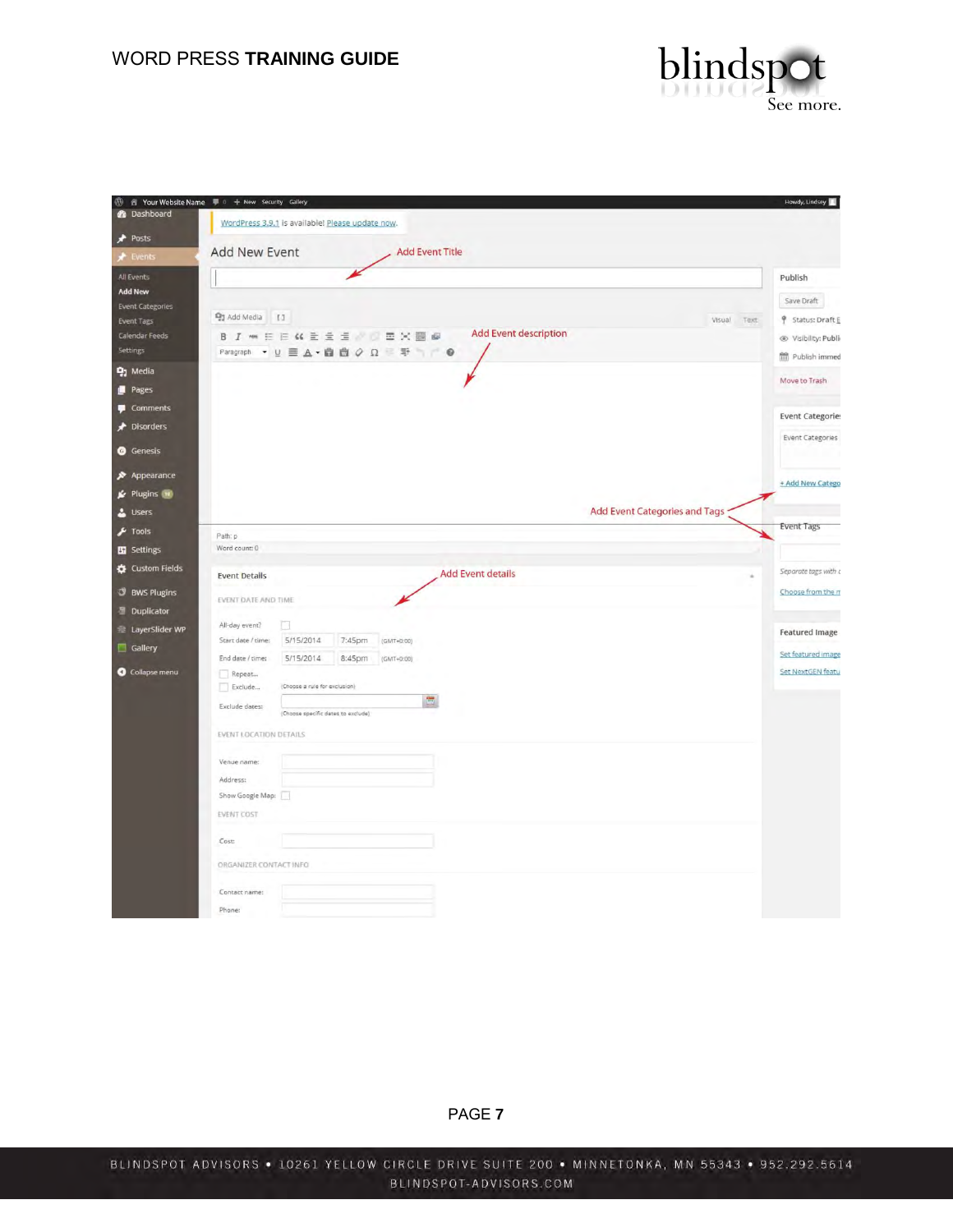

### <span id="page-7-0"></span>**MEDIA**

The **Media** menu can be used to manage your existing media files, such as images, audio, videos, and documents. Any image or document that is inserted on a post, page, etc., will automatically be saved in the **Media Library**.

| 仍<br>Your Website Name | $0 + New$                |                                                                 |          |                                            |                   | Howdy, lindsey |
|------------------------|--------------------------|-----------------------------------------------------------------|----------|--------------------------------------------|-------------------|----------------|
| <b>28 Dashboard</b>    | Media Library            | - Add new image or document to Media Library<br>Add New         |          | You're still gibwin', you're still crowin' | Streen Options =  | Help =         |
| Posts                  |                          | All [110]   (mages (40)   Unattached (17)                       |          |                                            |                   | Search Media   |
| F Events               | <b>Bulk Actions</b>      | Show all dates * Filter<br>* Apply                              |          |                                            | dPiterra, it ( 1) | $1$ af3 $+$ 3  |
| <sup>9</sup> Media     | σ                        | File<br>List of all images and documents in Media Library       | Author   | Uploaded to                                |                   | Date           |
| Library<br>Add New     | α<br><b>SERVICE</b><br>÷ | 18Q<br>PDF                                                      | lindsey  | (Linattached)<br>Attach                    | Ð                 | 2014/02/13     |
| <b>Pages</b>           |                          |                                                                 |          |                                            |                   |                |
| <b>Comments</b>        | ņ<br>H                   | -Click on name to edit image<br>CNN letterhead al<br><b>JPG</b> | lindsey  | Resources 2014/02/13                       | EG.               | 2014/02/13     |
| Disorders              |                          |                                                                 |          |                                            |                   |                |
| 目 TablePress           | u                        | MiniGrant2                                                      | lindsey  | <b>Children's Corner.</b>                  | £3                | 2014/02/13     |
| <b>O</b> Genesis       |                          | PQ                                                              |          | 2014/02/13                                 |                   |                |
| $$$ Appearance         | ū                        | <b>AUSM</b>                                                     | indsey   | Affiliates, 2014/02/13                     | O                 | 2014/02/13     |
| & Plugins              | ausm                     | JPG                                                             |          |                                            |                   |                |
| <b>L</b> Users         |                          |                                                                 |          |                                            |                   |                |
| $F$ Tools              | BRAIN                    | American Brain Foundation<br>JPG                                | lindsey. | Affiliates. 2014/02/13                     | $\circ$           | 2014/02/13     |
| <b>ER</b> Settings     |                          |                                                                 |          |                                            |                   |                |
| Custom Fields          | o                        | OrphanDrug                                                      | lindsey  | Affiliates 2014/02/13                      | G                 | 2014/02/13     |
| Glossary Terms         |                          | <b>JPG</b>                                                      |          |                                            |                   |                |
| <sup>®</sup> Security  | u                        | dravet                                                          | Indsey   | Affiliates, 2014/02/13                     | $\Box$            | 2014/02/13     |

**Add New** to add image to the Media Library.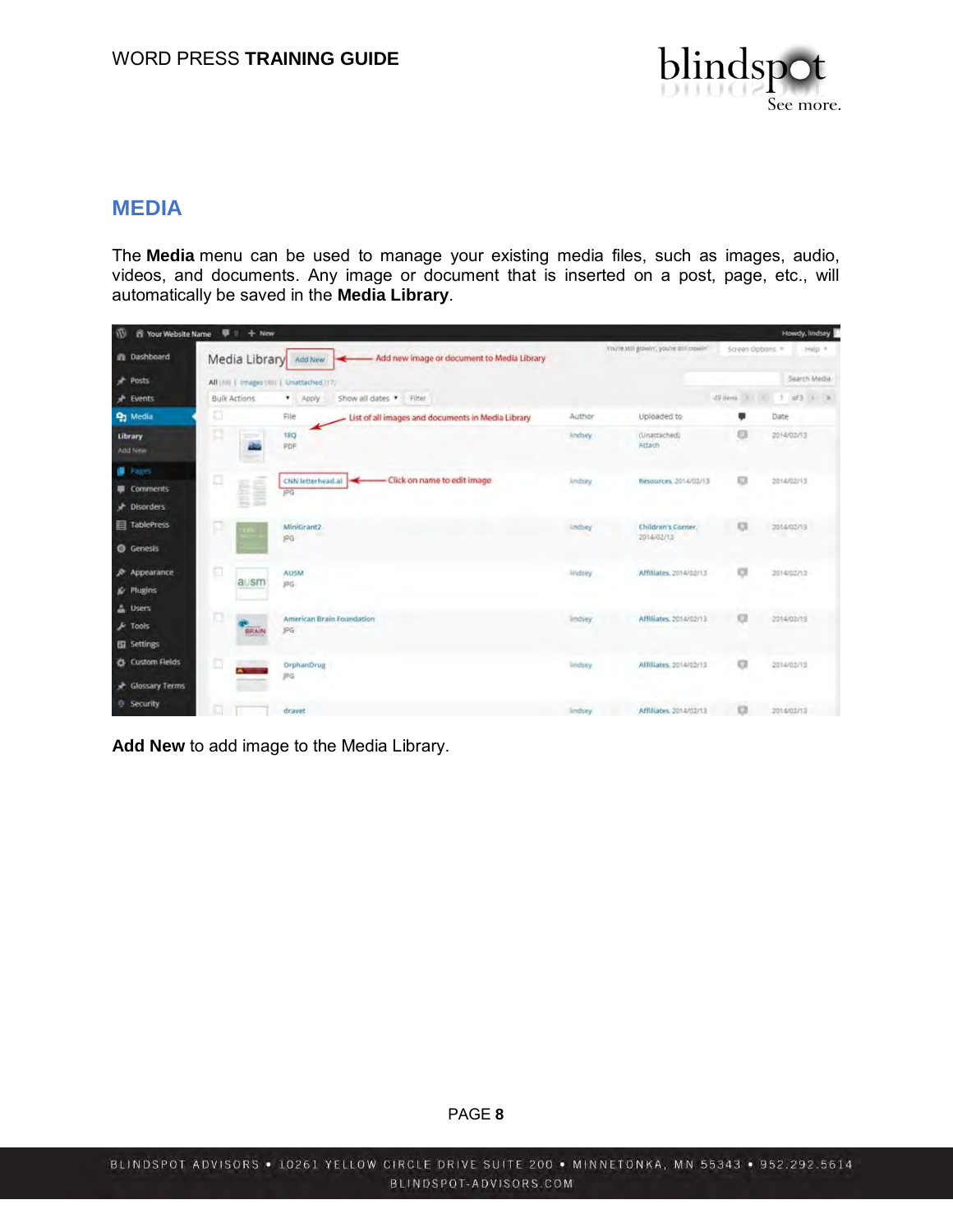

| $^\circledR$                          | Your Website Name <b>P</b> 0 + New                                                 | Howdy, lindsey                      |
|---------------------------------------|------------------------------------------------------------------------------------|-------------------------------------|
| <b><i>C</i></b> Dashboard             | <b>Upload New Media</b>                                                            | I can tell, Dolly<br>Help *         |
| ★<br>Posts                            |                                                                                    |                                     |
| Events<br>∗                           |                                                                                    |                                     |
| 91 Media<br>Library<br><b>Add New</b> | Drop files here<br>or                                                              |                                     |
| Pages<br>198                          | Select Files                                                                       | Click here to select file to upload |
| Comments<br>聊                         |                                                                                    |                                     |
| <b>Disorders</b><br>★                 | You are using the multi-file uploader. Problems? Try the browser uploader instead. |                                     |
| TablePress                            | Maximum upload file size: 2MB.                                                     |                                     |
| <b>G</b> Genesis                      |                                                                                    |                                     |
| Appearance                            |                                                                                    |                                     |
| Plugins                               |                                                                                    |                                     |
| <b>SALA</b> Users                     |                                                                                    |                                     |
| F Tools                               |                                                                                    |                                     |
| <b>En</b> Settings                    |                                                                                    |                                     |
| <b>Custom Fields</b><br>ᅕ             |                                                                                    |                                     |
| <b>Glossary Terms</b><br>⊀            |                                                                                    |                                     |
| Security<br>⊕                         |                                                                                    |                                     |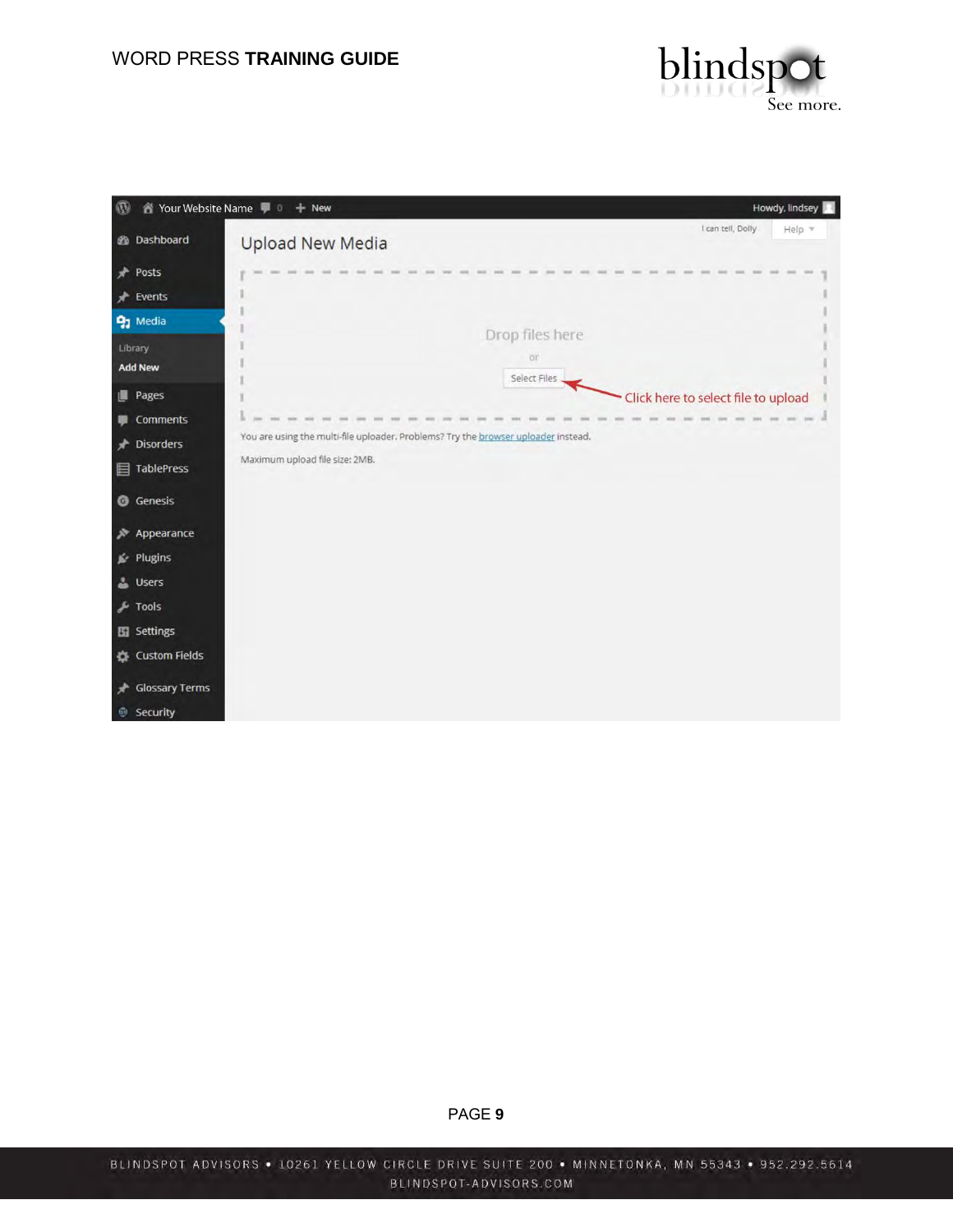

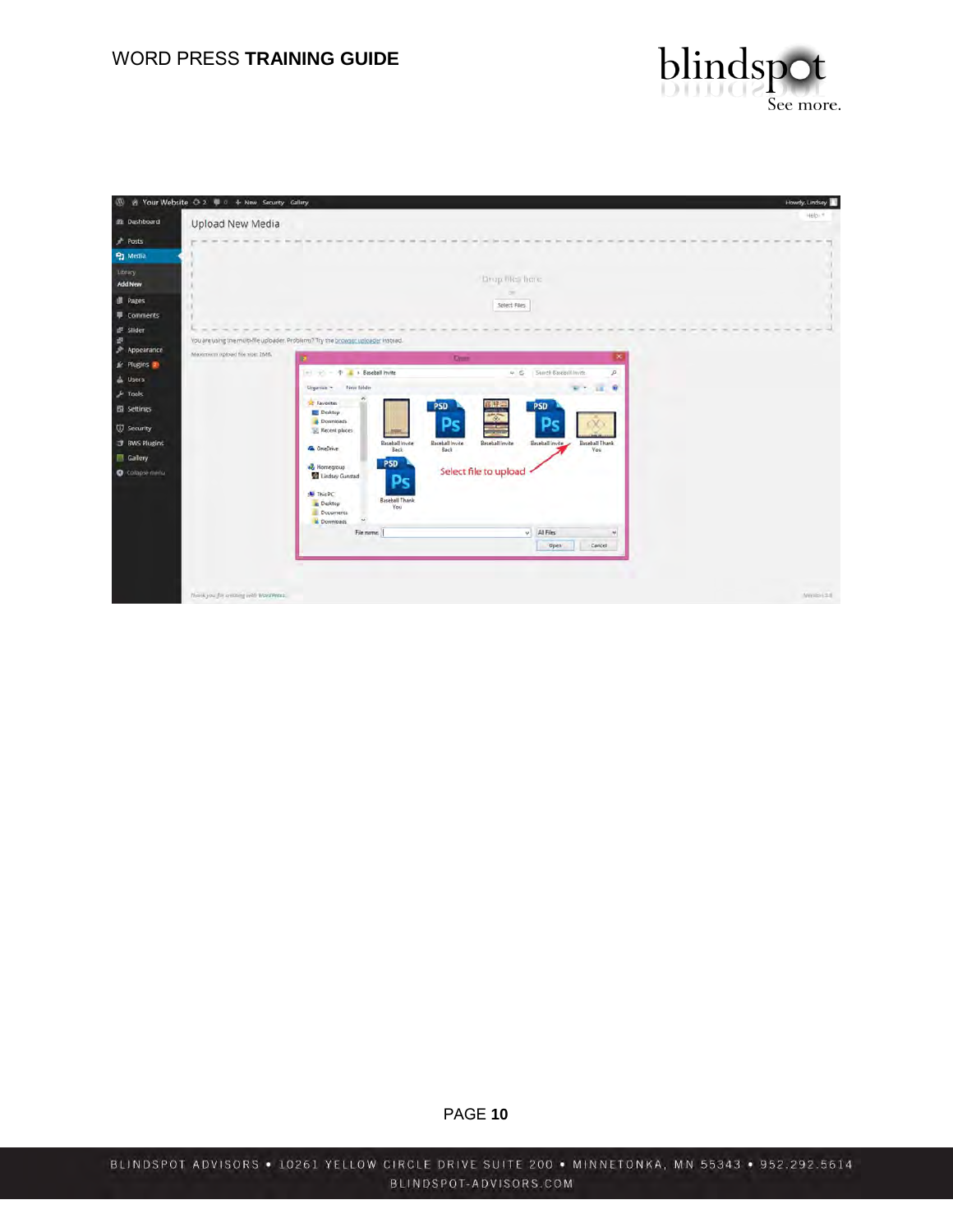



In the **Edit** screen, you can add a Caption, Alternative Text, and Description to the image.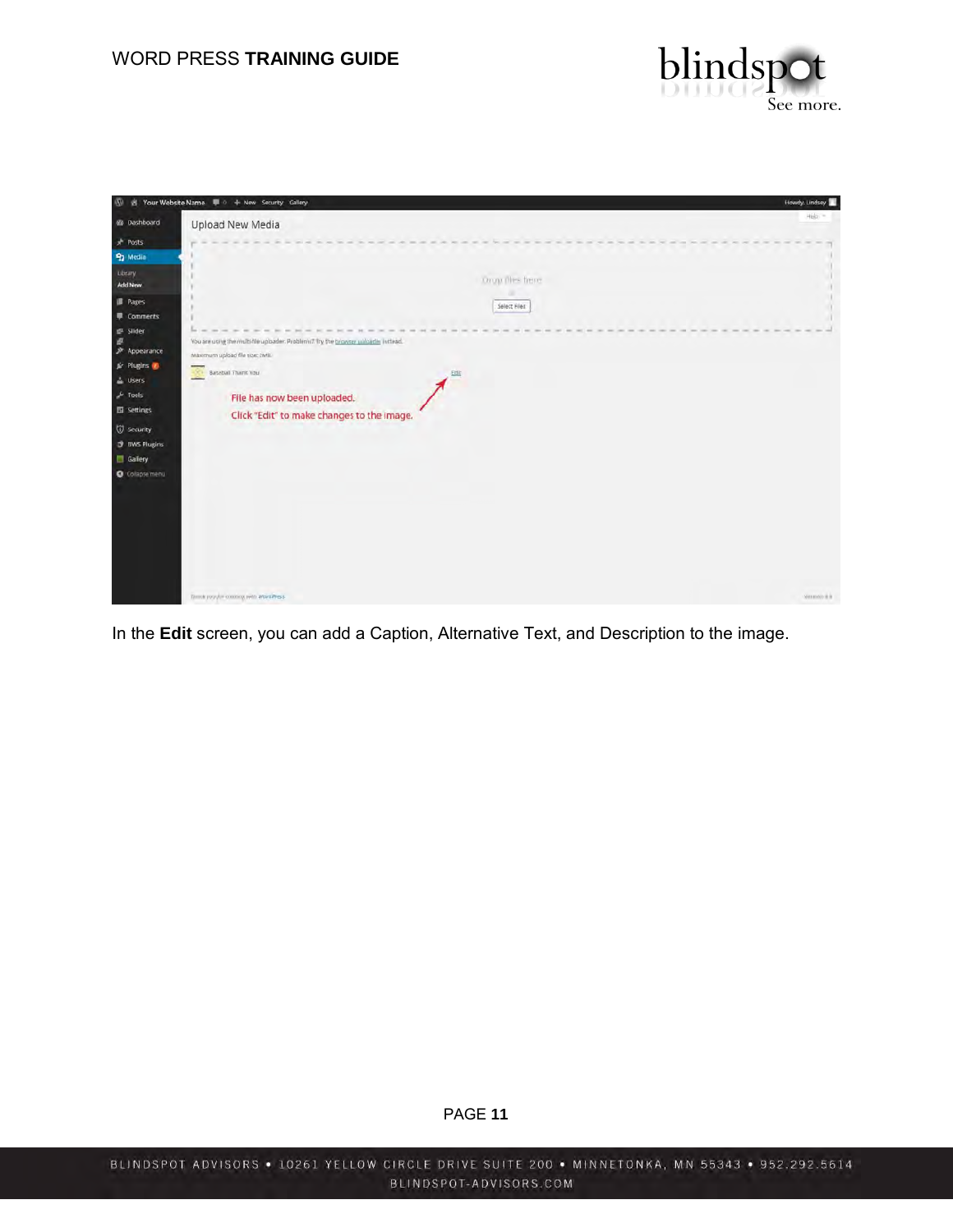

# <span id="page-11-0"></span>**PAGES**

This is the area where you add and edit pages. Hover over "Pages" in the dashboard to see all options, or click on the link. This area is very similar to Posts.

**All Pages** brings up a listing of all pages, both published and drafts. Here you can click on the page title to edit the content of the page.

**Add New** to add a new page.

|                                                                                                                                                                  | S is Your Website Name. I o + New Security Gallery |                 |                            | Howdy, Lindsey                       |
|------------------------------------------------------------------------------------------------------------------------------------------------------------------|----------------------------------------------------|-----------------|----------------------------|--------------------------------------|
| @ Dashboard                                                                                                                                                      | Pages Add New to add a new page.                   |                 |                            | Streen Options<br>Hilp =             |
| $*$ Posts                                                                                                                                                        | All rich is Published mitt ( Trash Cit)            |                 |                            | Search Pages                         |
| $q_1$ Media                                                                                                                                                      | Bulk Actions * Apply All dates * Filter            |                 |                            | $12$ dem                             |
| <b>B</b> Pages                                                                                                                                                   | Title                                              | Author          | 甼                          | Date                                 |
| All Pages<br>Add New                                                                                                                                             | Ahout                                              | Lindsey         | G                          | 2014/04/29<br>Published              |
| Comments                                                                                                                                                         | <b>Blog</b>                                        | <b>Limitsay</b> | 项                          | 2014/05/01<br>Published <sup>®</sup> |
| $\begin{tabular}{ll} \hline \raisebox{-2pt}{\footnotesize\text{\it\#}} & Silder \\ \raisebox{-2pt}{\footnotesize\text{\it\#}} & \end{tabular}$<br>$P$ Appearance | <b>Business</b>                                    | <b>ABIVE</b>    | 页<br>n an                  | 2013/04/18<br>Published              |
| Ar Plugins<br>L Users                                                                                                                                            | Calendar                                           | sam.            | 项                          | 2013/05/09<br>Published.             |
| $\sqrt{ }$ Tools                                                                                                                                                 | Cards & Announcements                              | sam             | 页                          | 2013/04/19<br>Published              |
| Settings<br>(b) security                                                                                                                                         | Contact                                            | siem.           | $\circ$                    | 2013/04/19<br>Published              |
| <b>3</b> BWS Plugins                                                                                                                                             | Invitations                                        | SAV             | Xpi                        | 2013/04/19<br>Published              |
| Gallery<br>Collapsement                                                                                                                                          | Note Cards                                         | diam.           | $\Box$                     | 2013/04/20<br>Published              |
|                                                                                                                                                                  | Photography                                        | 3,8491          | O                          | 2013/06/18<br>Published.             |
|                                                                                                                                                                  | Wedding                                            | Lindsay         | $\sigma$                   | 2014/04/25<br>Published              |
|                                                                                                                                                                  | Wedding Announcements/Thank You                    | Lindsey         | $\frac{1}{2}$<br>٠<br>on a | 2014/04/28<br>Published.             |
|                                                                                                                                                                  | <b>Wedding Shower</b>                              | Lindsey         | CI                         | 2014/04/25<br>Published              |
|                                                                                                                                                                  | Title                                              | Author          | ٠                          | Date<br>$\sim$                       |

Name the page in the first box at the top of the screen. Put content into the large text box beneath. Here you have the option to Add Media, links, and format the text, just like with the Posts.

\*\* Each site may have different options in this area. This is a general overview and your site may have different features available.

After you add a **Page** to your site, you will need to add it to the menu structure. Please refer to the **Appearance** section of this manual for instructions.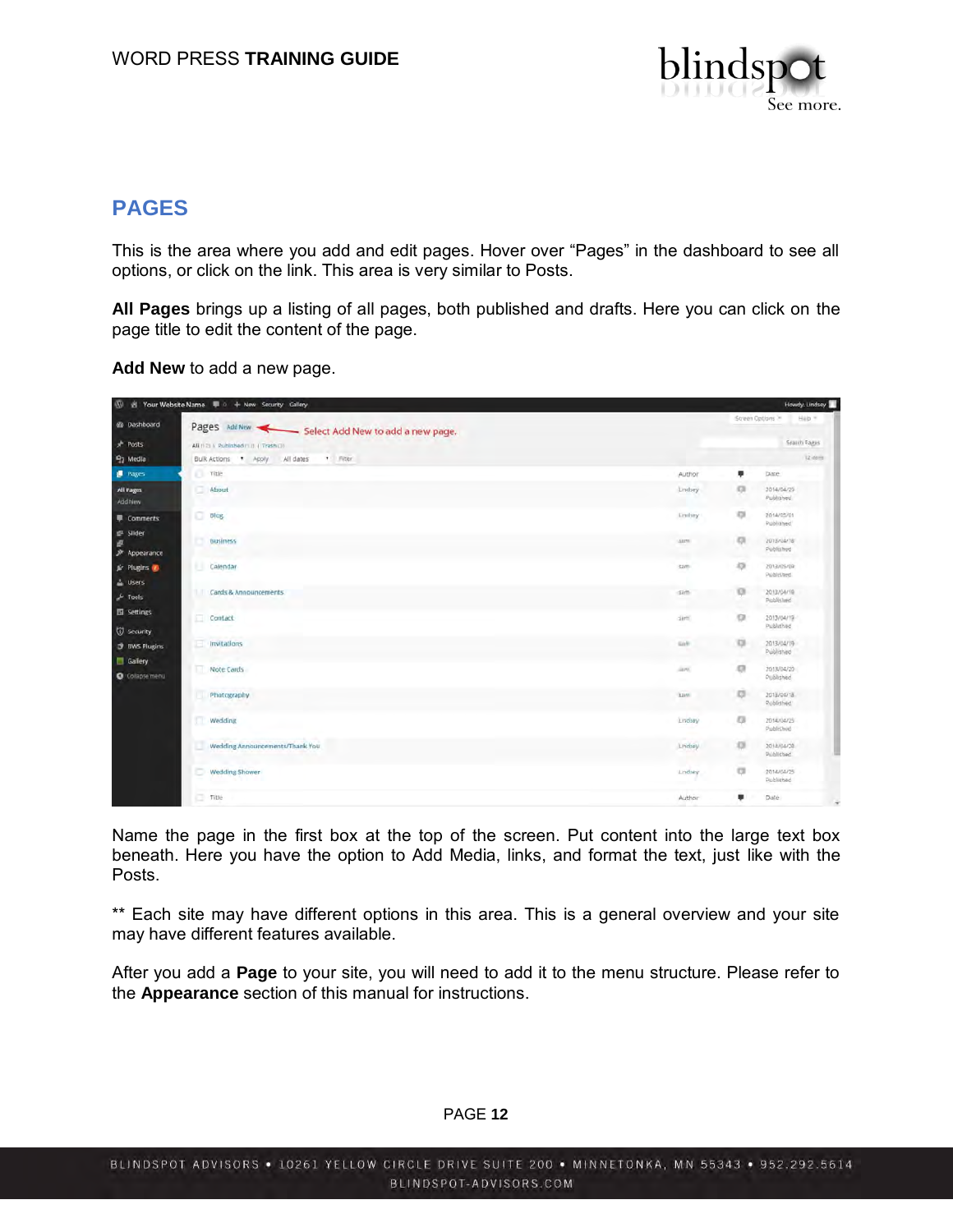

| Enter a Title<br>de Dashboard<br>Add New Page                                                                                                                                                                                                |                                                                | Streen Options<br>Halp =                                          |
|----------------------------------------------------------------------------------------------------------------------------------------------------------------------------------------------------------------------------------------------|----------------------------------------------------------------|-------------------------------------------------------------------|
|                                                                                                                                                                                                                                              |                                                                | Publish                                                           |
| - Upload photo if desired.<br><b>P1 Aud Media</b>                                                                                                                                                                                            | Visual<br>Text:                                                | Save Draft<br><b>Preview</b><br>9 Status: Draft Edit              |
| <b>C G - E 空道 / 百里園 G</b><br><b>B</b><br>$\equiv$<br>hat:<br>$\mathbf{v} \perp \mathbf{v} \equiv \mathbf{A} \cdot \mathbf{B} \cdot \mathbf{O} \cdot \Omega \cdot \mathbf{B} \cdot \mathbf{B} \cdot \mathbf{C} \cdot \mathbf{B}$<br>Paragraph | ×                                                              | @ Visibility: Public Edit<br><b>The Publish Immediately Edit</b>  |
| Comments<br>转动器图                                                                                                                                                                                                                             |                                                                | Enable SSL:                                                       |
| $$$ Appearance<br>Enter the text.                                                                                                                                                                                                            |                                                                | Move to Trash<br>Publish<br>Last Step: Click Publish              |
| fir Plugins                                                                                                                                                                                                                                  | Select appropriate Page Attributes                             | Page Attributes<br>Parent                                         |
|                                                                                                                                                                                                                                              |                                                                | (no parent)<br>Template                                           |
| <b>3</b> BWS Plugins                                                                                                                                                                                                                         |                                                                | Default Template<br>Drder                                         |
| Collapsement                                                                                                                                                                                                                                 |                                                                | o                                                                 |
| D.<br><b>Enter Custom Fields info.</b><br>Word Fourt: D                                                                                                                                                                                      |                                                                | Need help? Use the Help tab in the upper<br>right of your screen. |
| (not applicable for all websites)<br>Custom Fields                                                                                                                                                                                           |                                                                | Featured Image                                                    |
| Add New Custom Field                                                                                                                                                                                                                         | <b>Set Featured Image</b><br>(not applicable for all websites) | Sat featured image                                                |
| Name                                                                                                                                                                                                                                         | Value                                                          | Set NextGEN featured (mage)                                       |
| $-$ Select $-$<br>٠                                                                                                                                                                                                                          |                                                                |                                                                   |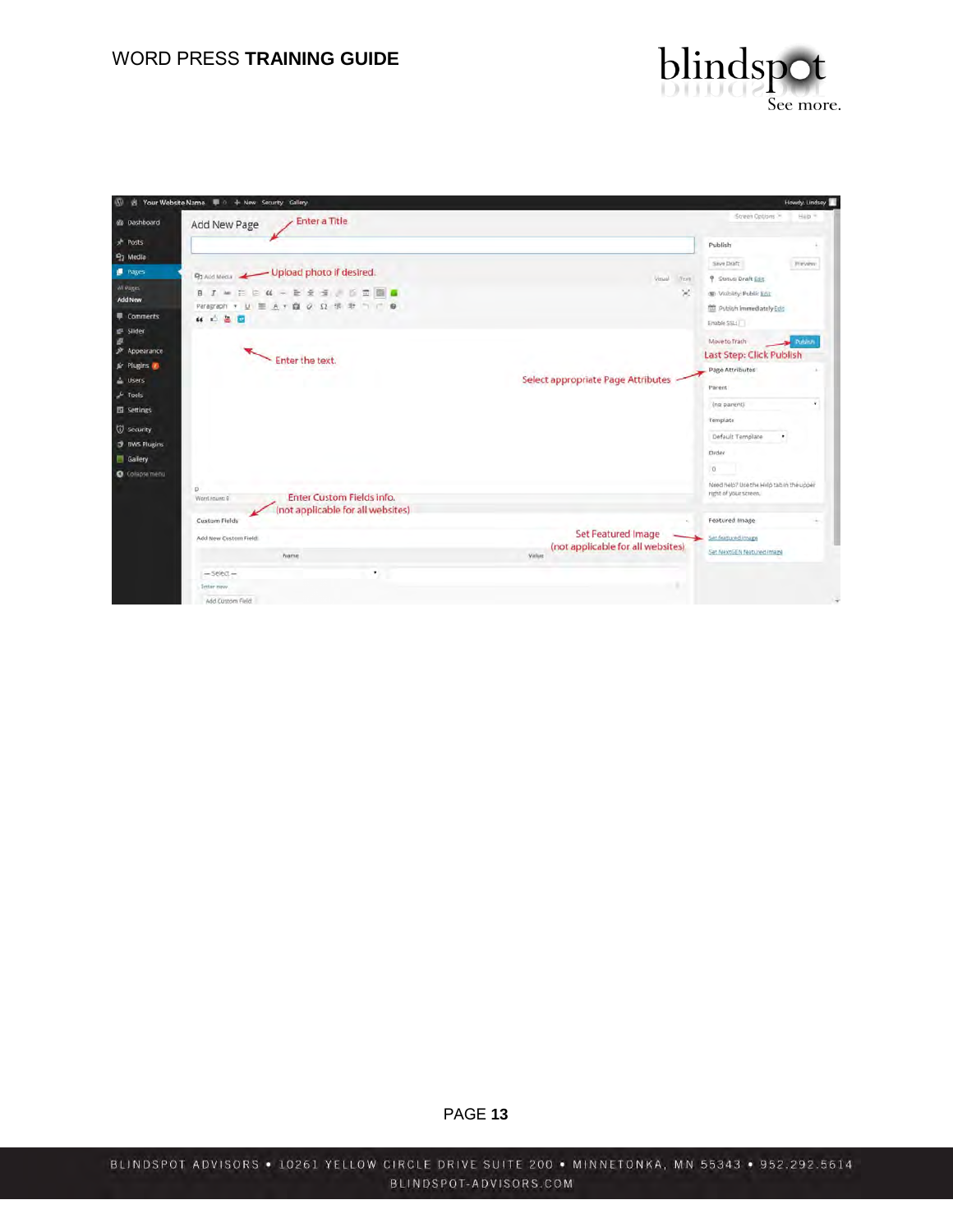

# <span id="page-13-0"></span>**APPEARANCE**

There are many options under Appearance.

### **THEMES**

This area shows the active and active themes. Changing the theme will change the entire look of your site and require customization. It is not advised that you change the theme without first checking with Blindspot.



# **CUSTOMIZE**

This area will vary depending on your site. Here you can change your website's title and tagline, colors, background image, etc.

#### PAGE **14**

BLINDSPOT ADVISORS . 10261 YELLOW CIRCLE DRIVE SUITE 200 . MINNETONKA, MN 55343 . 952.292.5614 BLINDSPOT-ADVISORS.COM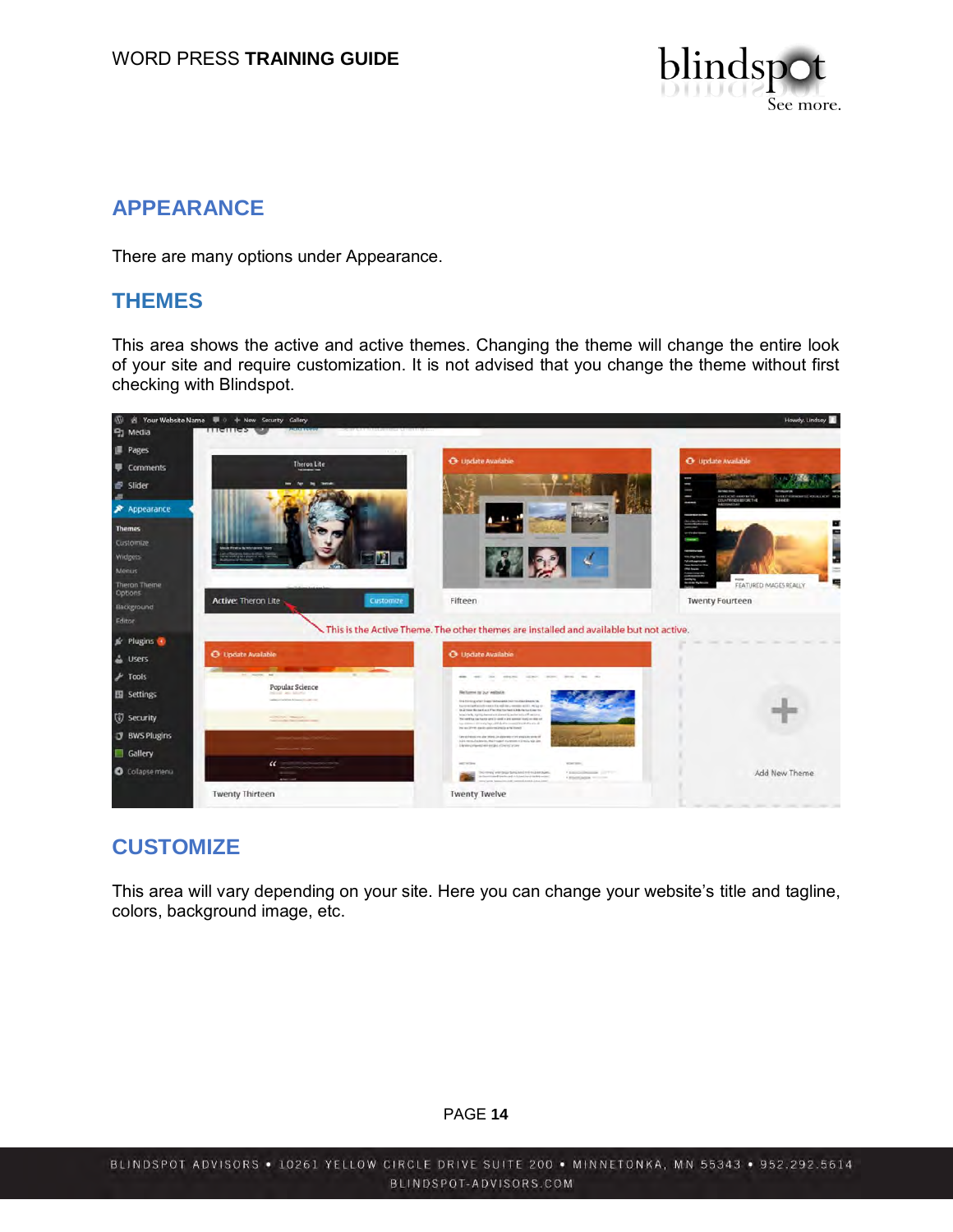



If you make changes, click the blue **Save** button, then the **Close** button.

# **WIDGETS**

**Widgets** will vary greatly from site to site depending on your site's design.

Available widgets appear on the left side of the screen.

Active widgets appear on the right side of the screen.

To add new widgets, you simply drag the widget tile from the left side to the right side of the screen. You can reorder the widgets by dragging the widget tiles to the desired order.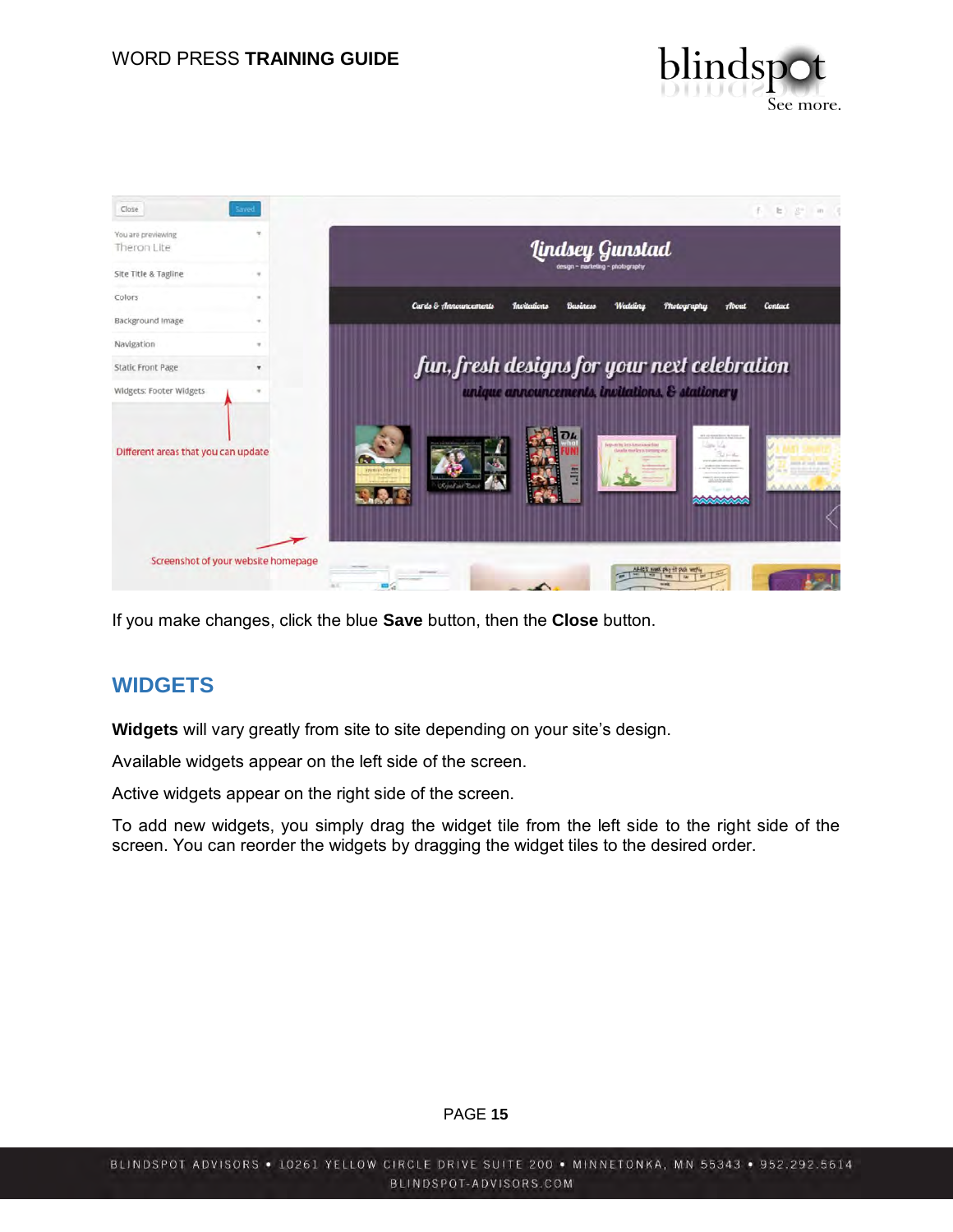

| w                                         | Nour Website Name # 0 + New Security Gallery                                                                                                           |                                                                |                                               | Howdy, Lindsey                                                           |
|-------------------------------------------|--------------------------------------------------------------------------------------------------------------------------------------------------------|----------------------------------------------------------------|-----------------------------------------------|--------------------------------------------------------------------------|
| <b><i>et</i></b> Dashboard                | WordPress 3.9.1 is available! Please update now.                                                                                                       |                                                                |                                               |                                                                          |
| ÷<br>Posts<br><sup>9</sup> 7 Media        | Widgets                                                                                                                                                | These are the widgets available for use.                       |                                               | Different Widget areas on your website.                                  |
| <b>Pages</b><br>Comments<br>Slider        | <b>Available Widgets</b><br>To activate a widget drag it to a sidebar or click on it. To deactivate a widget and<br>delete its settings, drag it back. |                                                                | <b>Right Sidebar</b><br>Right Sidebar         | <b>Footer Widgets</b>                                                    |
| Appearance                                | Archives                                                                                                                                               | Calendar                                                       | Search                                        |                                                                          |
| Themes                                    | A monthly archive of your size a Posts.                                                                                                                | A calendar of your site a Posts.                               | Text: Pricing                                 |                                                                          |
| Customize<br><b>Widgets</b>               | Categories                                                                                                                                             | Custom Menu                                                    | NextGEN Slideshow: Photography                | ÷                                                                        |
| Menus                                     | A list or dropdown of categories.                                                                                                                      | Add a custom menu to your sidebar.                             |                                               |                                                                          |
| Theron Theme<br>Options                   | <b>Featured Posts Widget</b>                                                                                                                           | <b>Image Widget</b>                                            | Recent Posts: From the blog                   | Y.                                                                       |
| Background<br>Editor                      | A Theron wedget that displays the<br>featured posts from your selected<br>category                                                                     | Showcase a single image with a Tille,<br>URL and a Description | Archives                                      | w.                                                                       |
| <b>K</b> Plugins                          |                                                                                                                                                        |                                                                | Categories                                    | ٠                                                                        |
| <b>Users</b>                              | Meta                                                                                                                                                   | NextGEN Media RSS                                              |                                               |                                                                          |
| $\sqrt{2}$ Tools                          | Login: RSS, & WordPress.org links.                                                                                                                     | Widger that displays Media RSS links<br>for NextGEN Gallery,   |                                               |                                                                          |
| <b>EE</b> Settings                        | NextGEN Slideshow                                                                                                                                      | NextGEN Widget                                                 | These are the widgets in use on your website. | Change the order that these widgets appear simply by dragging the tiles. |
| <b>G</b> Security<br><b>3</b> BWS Plugins | Show a NextGEN Gallery Slideshow                                                                                                                       | Add recent or random images from<br>the galleries              |                                               |                                                                          |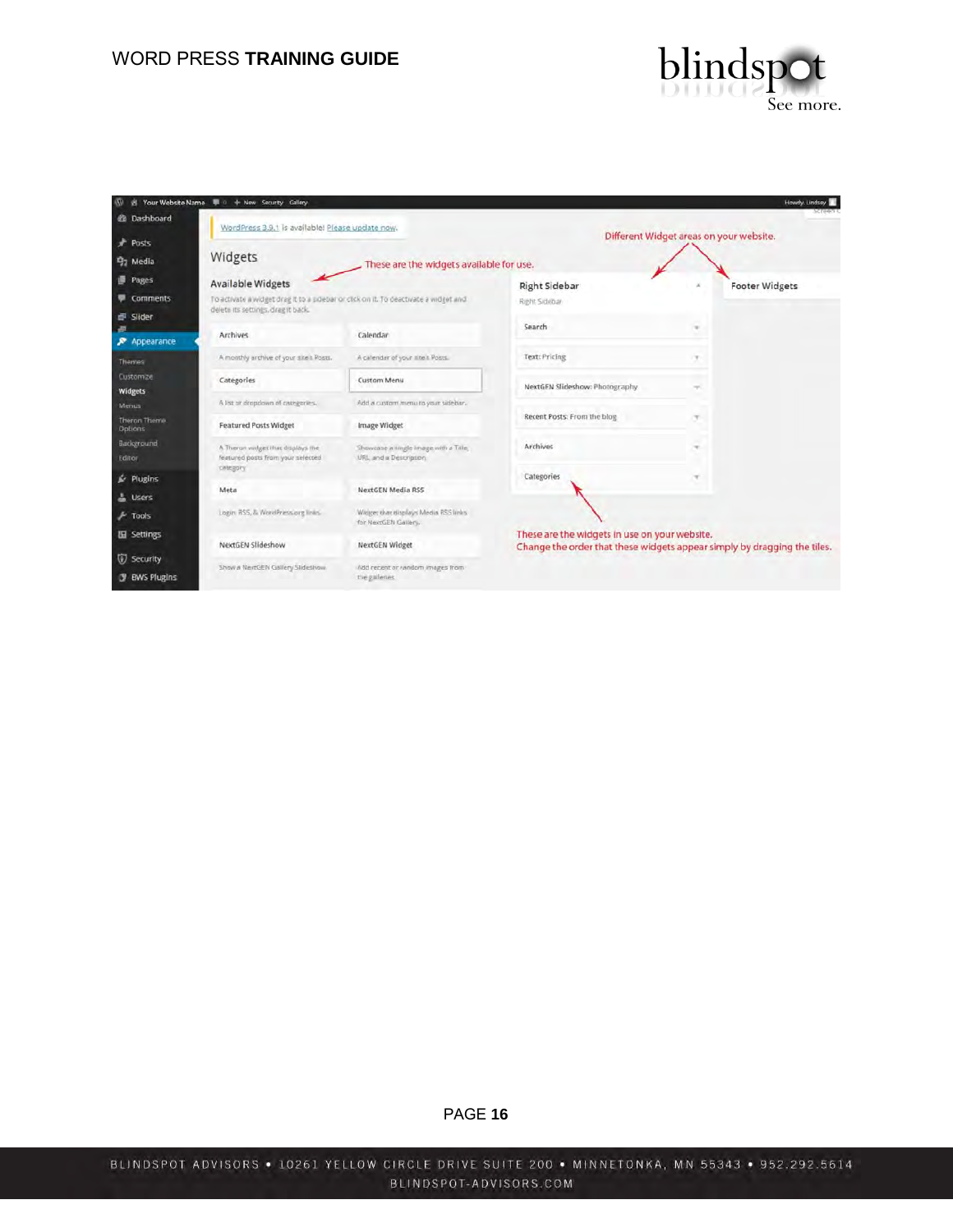

### <span id="page-16-0"></span>**MENUS**

This is where you add your pages to the menu structure of the site. You first need to create the **Page**, and then add it to the **Menu**.

First, select which menu you want to make changes to. There are typically two menu options, the Main Menu (which appears at the top of your site), and the Footer Menu (appears at the bottom of your site).

| $\omega$                             | ■ Your Website Name ■ ○ + New Security Gallery                                      |                       |                                                              |            | Howdy, Lindsey                                                                                                                |
|--------------------------------------|-------------------------------------------------------------------------------------|-----------------------|--------------------------------------------------------------|------------|-------------------------------------------------------------------------------------------------------------------------------|
| <b>28 Dashboard</b>                  | Manage Locations<br><b>Edit Menus</b>                                               |                       |                                                              |            | Koven Gottom #<br>Help #                                                                                                      |
| Posts                                |                                                                                     |                       | Select your menu.                                            |            |                                                                                                                               |
| <b>Q<sub>2</sub></b> Media           | Select a menu to edit: main nay (Primary Navigation) . Select or create a new menu. |                       |                                                              |            |                                                                                                                               |
| <b>Fages</b>                         |                                                                                     |                       |                                                              |            |                                                                                                                               |
| Comments                             | Pages                                                                               | Meny Nome Intain nav  |                                                              |            | Save Menu                                                                                                                     |
| Slider<br>٠<br>Appearance            | Most Recent View All Search                                                         | Menu Structure        |                                                              |            | Drag each nem into the order you prefer. Click tive arrow on the right of the nem to reveal additional configuration options. |
| Themes.<br>Customize                 | Blog<br>About<br><b>Wedding</b>                                                     | Cards & Announcements |                                                              | Page =     |                                                                                                                               |
| Widgets<br><b>Menus</b>              | Announcements/Thank You<br>Weddive                                                  | Invitations           |                                                              | Page 1911  |                                                                                                                               |
| Theron Theme<br>Options              | Wedding Shower<br>Calendar                                                          | <b>Business</b>       |                                                              | Page - A   | - Listing of current Pages shown on your menu.                                                                                |
| Background<br>Editor                 | Note Cards<br>Add to Menu<br>Select All                                             | Wedding               |                                                              | $3486 - 4$ |                                                                                                                               |
| fir Plugins                          | Links                                                                               | Photography           |                                                              | Page =     |                                                                                                                               |
| & Users<br>$F$ Tools                 | Categories                                                                          | About                 |                                                              | Page / d   |                                                                                                                               |
| <b>El Settings</b>                   |                                                                                     | Contact               |                                                              | Page : T   |                                                                                                                               |
| (5) Security<br><b>3</b> BWS Plugins |                                                                                     | Menu Settings         |                                                              |            |                                                                                                                               |
| Gallery                              |                                                                                     | Auto add pages        | Automatically add new top-level pages to this mono-          |            |                                                                                                                               |
| Collapse minu                        |                                                                                     | Theme locations:      | Primary Navigation<br>Fonter Navigation (Cinnery are a fixed |            | Last Step: Save Menu                                                                                                          |
|                                      |                                                                                     | Delete Menu           |                                                              |            | <b>Save Mirriu</b>                                                                                                            |
|                                      | Homicana for contactual tensibles of                                                |                       |                                                              |            | <b>American Sat</b>                                                                                                           |

To add a new page to your menu, check the box next to the page you wish to add. Then click **Add To Menu**.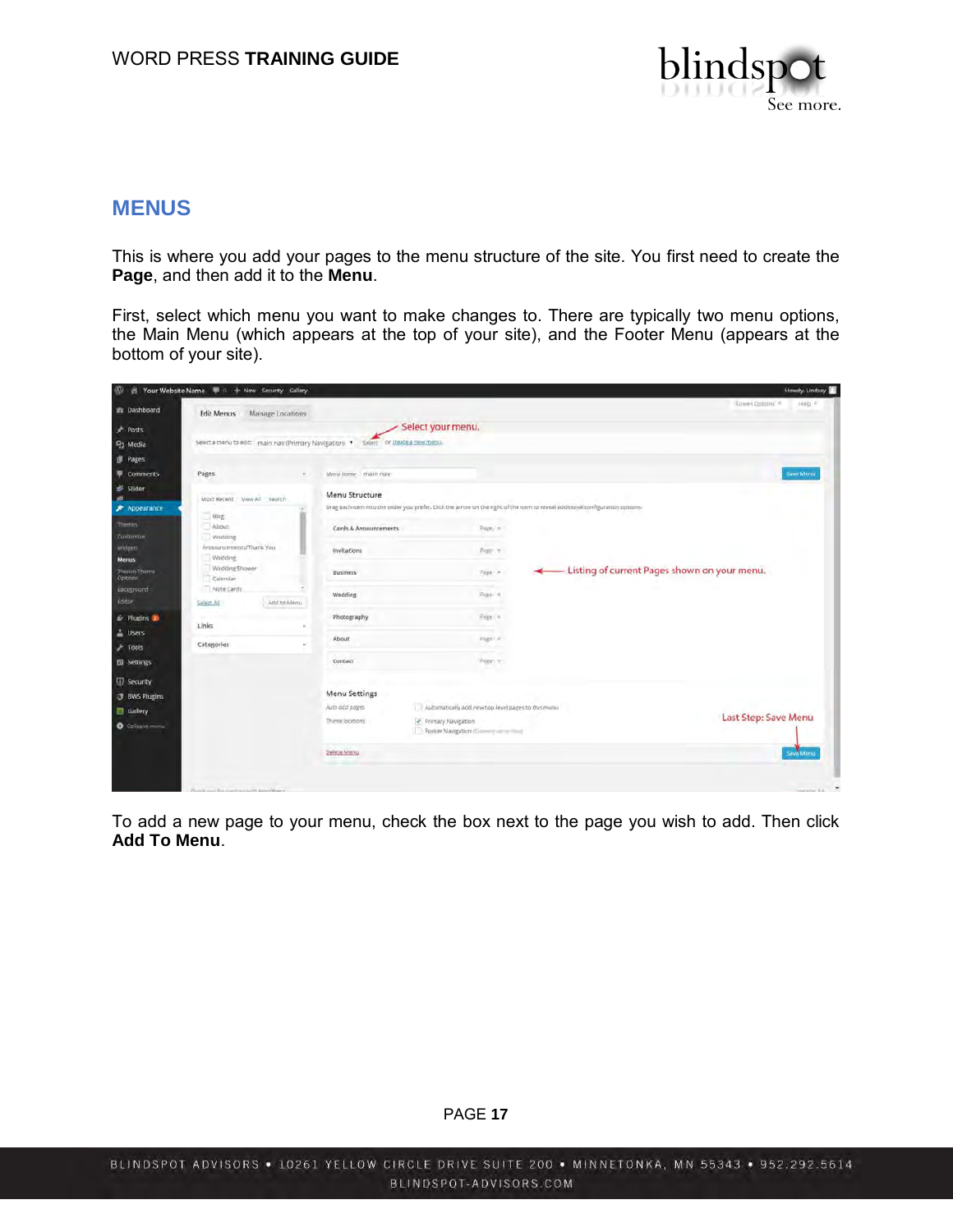

| $\varpi$                       | <b>N</b> Your Website Name $\blacksquare$ o + New Security Gallery                  |                       |                                                             |                                                                                                                              | Howdy, Lindsey             |
|--------------------------------|-------------------------------------------------------------------------------------|-----------------------|-------------------------------------------------------------|------------------------------------------------------------------------------------------------------------------------------|----------------------------|
| <b>22 Dashboard</b>            | Manage Locations<br><b>Edit Menus</b>                                               |                       |                                                             |                                                                                                                              | Kneen Gotions #<br>Help #  |
| Posts                          |                                                                                     |                       |                                                             |                                                                                                                              |                            |
| <b>Q<sub>2</sub></b> Media     | Select a menu to edit: main nay (Primary Navigation) . Select Or create a new menu. |                       |                                                             |                                                                                                                              |                            |
| <b>B</b> Pages                 |                                                                                     |                       |                                                             |                                                                                                                              |                            |
| Comments                       | Pages<br>Select Page to Add                                                         | Meny Nome main nav-   |                                                             |                                                                                                                              | Save Merria                |
| Slider                         | Most Recent Wew All Search                                                          | Menu Structure        |                                                             |                                                                                                                              |                            |
| Appearance                     | v Blog                                                                              |                       |                                                             | Drag each nem into the order you prefer, Click the arrow on the right of the nem to reveal additional configuration options. |                            |
| Themes.<br>Customize           | About<br><b><i>Viedding</i></b>                                                     | Cards & Announcements |                                                             | Page / #1                                                                                                                    |                            |
| Widgett<br><b>Menus</b>        | Announcements/Thank You<br>Wedding                                                  | Invitations           |                                                             | Bigs (m)                                                                                                                     |                            |
| <b>Theran Theme</b><br>Options | Wedding Shower<br>Calendar                                                          | <b>Business</b>       |                                                             | Flori A                                                                                                                      |                            |
| Background<br>Editor           | Note Cards<br>Add to Menu<br>Select All                                             | Wedding               |                                                             | $7046 - 4$                                                                                                                   |                            |
| for Plugins<br>& Users         | Links                                                                               | Photography           |                                                             | Page ( w )                                                                                                                   |                            |
| $F$ Tools                      | Categories                                                                          | About                 |                                                             | <b>Page 1.4</b>                                                                                                              |                            |
| <b>Ell</b> Settings            | <b>Click Add to Menu</b>                                                            | Contact               |                                                             | PERTY.                                                                                                                       |                            |
| (5) Security                   |                                                                                     |                       |                                                             |                                                                                                                              |                            |
| <b>3</b> BWS Plugins           |                                                                                     | Menu Settings         |                                                             |                                                                                                                              |                            |
| <b>Gallery</b>                 |                                                                                     | Auto add pages        |                                                             | Automatically add new top-level pages to this mono-                                                                          |                            |
| <b>O</b> Collapse mmnu         |                                                                                     | Theme locations:      | Primary Navigation<br>Forter Navigation (Committee of their |                                                                                                                              | Last Step: Click Save Menu |
|                                |                                                                                     | Delate Manu           |                                                             |                                                                                                                              | <b>Save Mariu</b>          |
|                                |                                                                                     |                       |                                                             |                                                                                                                              |                            |
|                                | Homicana for contractants wouldness                                                 |                       |                                                             |                                                                                                                              | Manuvin Bill               |

The new page will appear under the **Menu Structure**. You can reorder the menu items simply by dragging them into the order you prefer.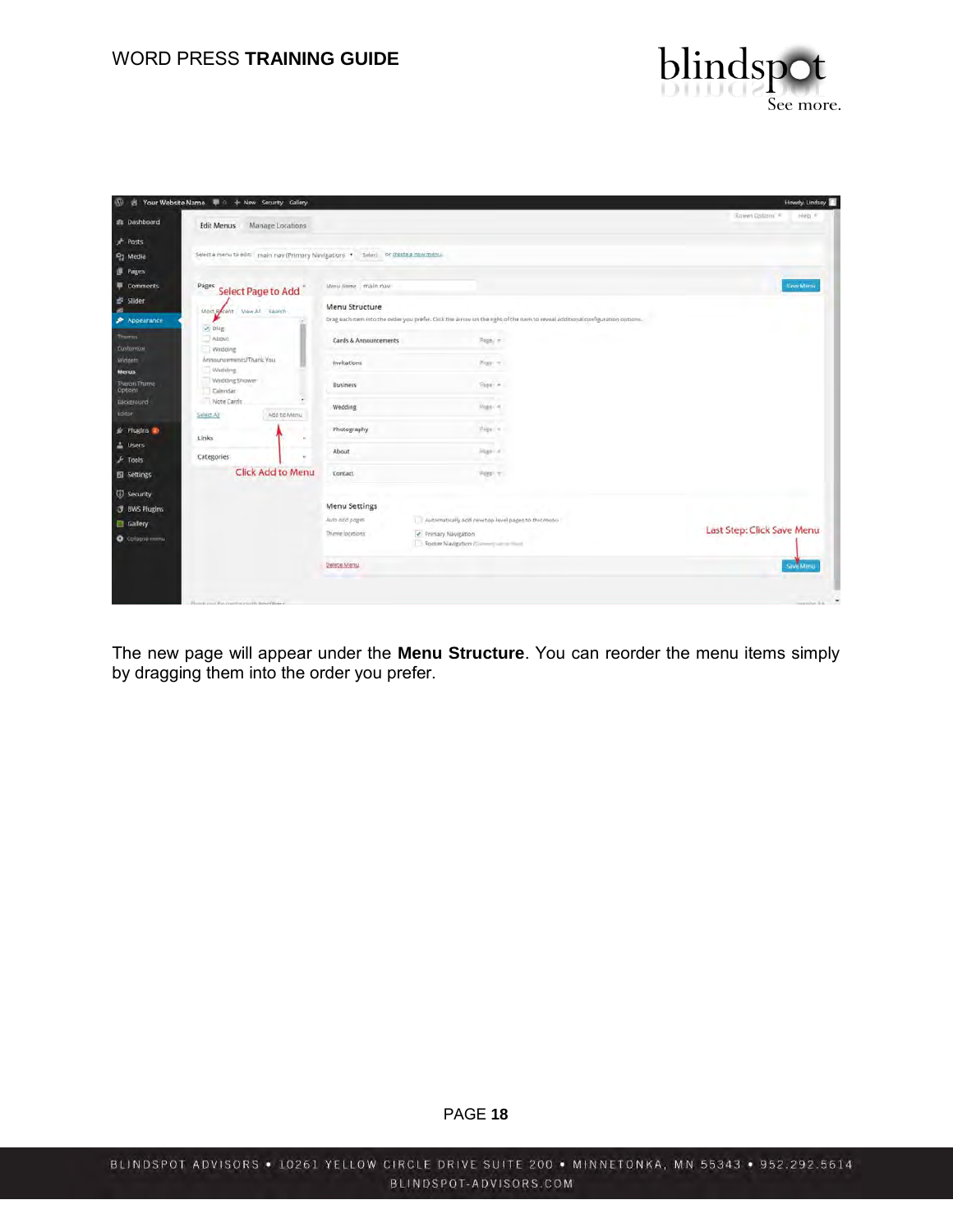

|                                 | (1) all Your Website Name . ■ 0 + New Security Gallery |                                                                                        |                                                                                                                                | Howdy, Lindsey             |
|---------------------------------|--------------------------------------------------------|----------------------------------------------------------------------------------------|--------------------------------------------------------------------------------------------------------------------------------|----------------------------|
| da Dashboard                    | Edit Menus Manage Locations                            |                                                                                        |                                                                                                                                | Streen Options<br>Halp =   |
| * Posts                         |                                                        |                                                                                        |                                                                                                                                |                            |
| <sup>9</sup> 2 Media            |                                                        | Select a menu to editi - main nav (Primary Navigation) . Select - or create a new menu |                                                                                                                                |                            |
| <b>Fages</b>                    |                                                        |                                                                                        |                                                                                                                                |                            |
| Comments                        | Pages<br>$\sim$                                        | Meta Name. I main nav                                                                  |                                                                                                                                | Save Menu                  |
| Slider                          |                                                        | Menu Structure                                                                         |                                                                                                                                |                            |
| $\mathcal{L}$<br>Appearance     | Most Recent View All Search                            |                                                                                        | Drag each item into the order you prefer. Click the arrow on the right of the item to reveal additional configuration options. |                            |
| Thernes                         | filog                                                  |                                                                                        |                                                                                                                                |                            |
| Customlae                       | About.<br><b>Wedding</b>                               | Cards & Announcements                                                                  | $0$ ago $-$                                                                                                                    |                            |
| Wideble                         | Announcements/Thank You.                               | Invitations                                                                            | Poge =                                                                                                                         |                            |
| <b>Menus</b>                    | Wedding                                                |                                                                                        |                                                                                                                                |                            |
| <b>Theron Thema</b><br>Options. | Wedding Shower<br>Calendar                             | <b>Business</b>                                                                        | Page #                                                                                                                         |                            |
| <b>Background</b>               | Note Cards                                             | Wedding                                                                                | Page (m)                                                                                                                       |                            |
| <b>FLITOV</b>                   | Add to Menu<br>Select All                              |                                                                                        |                                                                                                                                |                            |
| Ar Plugins                      |                                                        | Photography                                                                            | Figt 4                                                                                                                         |                            |
| <b>A</b> Users                  | Links                                                  | About                                                                                  | Right 4                                                                                                                        |                            |
| $\sqrt{2}$ Tools                | Categories                                             |                                                                                        |                                                                                                                                |                            |
| El Settings                     |                                                        | Contact                                                                                | Pitte W                                                                                                                        |                            |
| <b>D</b> Security               |                                                        | Blog                                                                                   | New Menu Item<br>Page 14                                                                                                       |                            |
| <b>3</b> BWS Plugins            |                                                        |                                                                                        |                                                                                                                                |                            |
| Gallery                         |                                                        |                                                                                        |                                                                                                                                |                            |
| Collapse menu                   |                                                        | Menu Settings                                                                          |                                                                                                                                | Last Step: Click Save Menu |
|                                 |                                                        | Auto add coges                                                                         | Automatically add new top-level pages to this menu                                                                             |                            |
|                                 |                                                        | Therné facutions:                                                                      | V Primary Navigation<br>Footer Nevigation (Conversion four)                                                                    |                            |
|                                 |                                                        | Delete Menu                                                                            |                                                                                                                                | Save Menu                  |
|                                 |                                                        |                                                                                        |                                                                                                                                |                            |

| 仍                                                 | B Note Website Name ( c + New Security Gallery                                      |                       |                                                             |                 |                                                                                                                              | Howdy, Lindsey             |
|---------------------------------------------------|-------------------------------------------------------------------------------------|-----------------------|-------------------------------------------------------------|-----------------|------------------------------------------------------------------------------------------------------------------------------|----------------------------|
| <b>22 Dashboard</b>                               | Manage Locations<br><b>Edit Menus</b>                                               |                       |                                                             |                 |                                                                                                                              | Koven Gotions #<br>Help #  |
| Posts                                             |                                                                                     |                       |                                                             |                 |                                                                                                                              |                            |
| 9 <sub>2</sub> Media                              | Select a menu to edit: main rray (Primary Navigation) . Select Or create a new menu |                       |                                                             |                 |                                                                                                                              |                            |
| <b>F</b> Pages                                    |                                                                                     |                       |                                                             |                 |                                                                                                                              |                            |
| Comments                                          | Pages<br>$\sim$                                                                     | Meny Nome main nav-   |                                                             |                 |                                                                                                                              | Save Merry                 |
| d <sup>2</sup> Slider<br>$\overline{\phantom{a}}$ | Most Recent View All Search                                                         | Menu Structure        |                                                             |                 |                                                                                                                              |                            |
| Appearance                                        | Blog                                                                                |                       |                                                             |                 | Drag each nem into the order you prefer. Click the arrow on the right of the nem to reveal additional configuration options. |                            |
| Themes.<br>Customize                              | About                                                                               | Cards & Announcements |                                                             | high/ in        |                                                                                                                              |                            |
| <b>Widgets</b>                                    | <b>Vvedding</b><br>Announcements/Thank You                                          | Invitations           |                                                             | Page 14         |                                                                                                                              |                            |
| Menus                                             | Wedding                                                                             |                       |                                                             |                 |                                                                                                                              |                            |
| Theran Theme<br>Options                           | Wedding Shower<br>Calendar                                                          | <b>Business</b>       |                                                             | <b>Flight A</b> |                                                                                                                              |                            |
| Background<br>Editor                              | Note Cards                                                                          | Wedding               |                                                             | $3086 - 4$      |                                                                                                                              |                            |
| dr Plugins                                        | Add to Menu<br>Select All                                                           | Photography           |                                                             | - 1<br>Page (w) |                                                                                                                              |                            |
| & Users                                           | Links                                                                               |                       |                                                             |                 |                                                                                                                              |                            |
| $_F$ Tools                                        | Categories                                                                          | About                 |                                                             | <b>Page In</b>  |                                                                                                                              |                            |
| <b>Ell</b> Settings                               |                                                                                     | Blog                  |                                                             | Algo #          | Drag the item to reorder.                                                                                                    |                            |
| 5 Security                                        |                                                                                     | Contact               |                                                             | Page 17         |                                                                                                                              |                            |
| <b>3</b> BWS Plugins                              |                                                                                     |                       |                                                             |                 |                                                                                                                              |                            |
| Gallery                                           |                                                                                     | Menu Settings         |                                                             |                 |                                                                                                                              | Last Step: Click Save Menu |
| O Collapse minu                                   |                                                                                     | Auto zold pages       | Automatically add new top-level pages to this menu          |                 |                                                                                                                              |                            |
|                                                   |                                                                                     | ment is more          | Primary Navigation<br>Footer Navigation (Committee to tool) |                 |                                                                                                                              |                            |
|                                                   |                                                                                     | Deleté Menu           |                                                             |                 |                                                                                                                              | <b>Save Menu</b>           |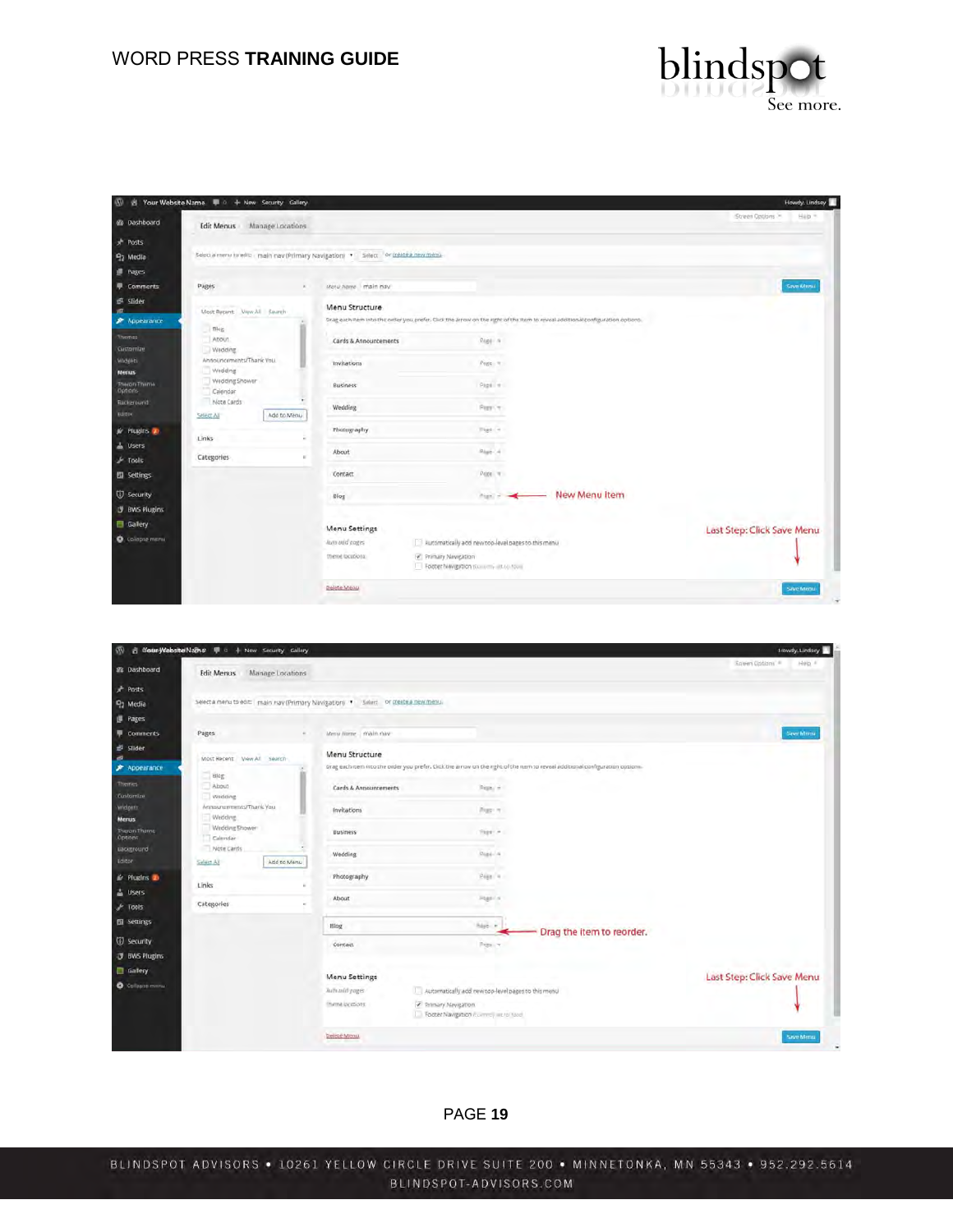

You can also create **Sub-Menu Navigation** by dragging a menu item to the right until it is indented.

| $\omega$                        | Your Website Name $\blacksquare$ o + New Security Gallery                            |                       |                                                             |                                                                                                                              | Howdy, Lindsey             |
|---------------------------------|--------------------------------------------------------------------------------------|-----------------------|-------------------------------------------------------------|------------------------------------------------------------------------------------------------------------------------------|----------------------------|
| <b>28 Dashboard</b>             | <b>Edit Menus</b><br>Manage Locations                                                |                       |                                                             |                                                                                                                              | Koven Gotions #<br>Help #  |
| Posts                           |                                                                                      |                       |                                                             |                                                                                                                              |                            |
| <sup>Q</sup> <sub>2</sub> Media | Select a menu to edit: main rray (Primary Navigation) . Select Or create a new menu. |                       |                                                             |                                                                                                                              |                            |
| <b>F</b> Pages                  |                                                                                      |                       |                                                             |                                                                                                                              |                            |
| Comments                        | Pages                                                                                | Meny Norse _ main nav |                                                             |                                                                                                                              | Save Merry                 |
| stider                          | Most Recent View All Search                                                          | Menu Structure        |                                                             |                                                                                                                              |                            |
| Appearance                      | Blog                                                                                 |                       |                                                             | Drag each nem into the order you prefer. Click the arrow on the right of the nem to reveal additional configuration options. |                            |
| Themes.<br>Customize            | About<br><b>Vvedding</b>                                                             | Cards & Announcements | Page / F                                                    |                                                                                                                              |                            |
| <b>Widgets</b><br><b>Menus</b>  | Announcements/Thank You<br>Wedding                                                   | Invitations           | Page 19                                                     |                                                                                                                              |                            |
| Theran Theme<br>Options         | Wedding Shower<br>Calendar                                                           | <b>Business</b>       | Fage : A                                                    |                                                                                                                              |                            |
| Background<br>Editor            | Note Cards<br>Add to Menu<br>Select All                                              | Wedding               | $3486 - 4$                                                  |                                                                                                                              |                            |
| for Plugins                     | Links                                                                                | Photography           | Page in                                                     |                                                                                                                              |                            |
| & Users<br>$F$ Tools            | Categories                                                                           | About                 | <b>Rigicial</b>                                             |                                                                                                                              |                            |
| <b>Ell</b> Settings             |                                                                                      | Blog                  |                                                             | Fags in                                                                                                                      |                            |
| (5) Security                    |                                                                                      | Contact               | Page T                                                      |                                                                                                                              |                            |
| <b>3</b> BWS Plugins            |                                                                                      |                       | Drag item to right to create a sub-menu item.               |                                                                                                                              |                            |
| Gallery                         |                                                                                      | Menu Settings         |                                                             |                                                                                                                              | Last Step: Click Save Menu |
| O Collapse mmu                  |                                                                                      | Automatic pages       | Automatically add new top-level pages to this menu          |                                                                                                                              |                            |
|                                 |                                                                                      | Themil lacations      | Primary Navigation<br>Foster Navigation (Committee to tool) |                                                                                                                              |                            |
|                                 |                                                                                      | Deleté Menu           |                                                             |                                                                                                                              | <b>Save Menu</b>           |

Click the arrow to the right of the item for additional configuration options.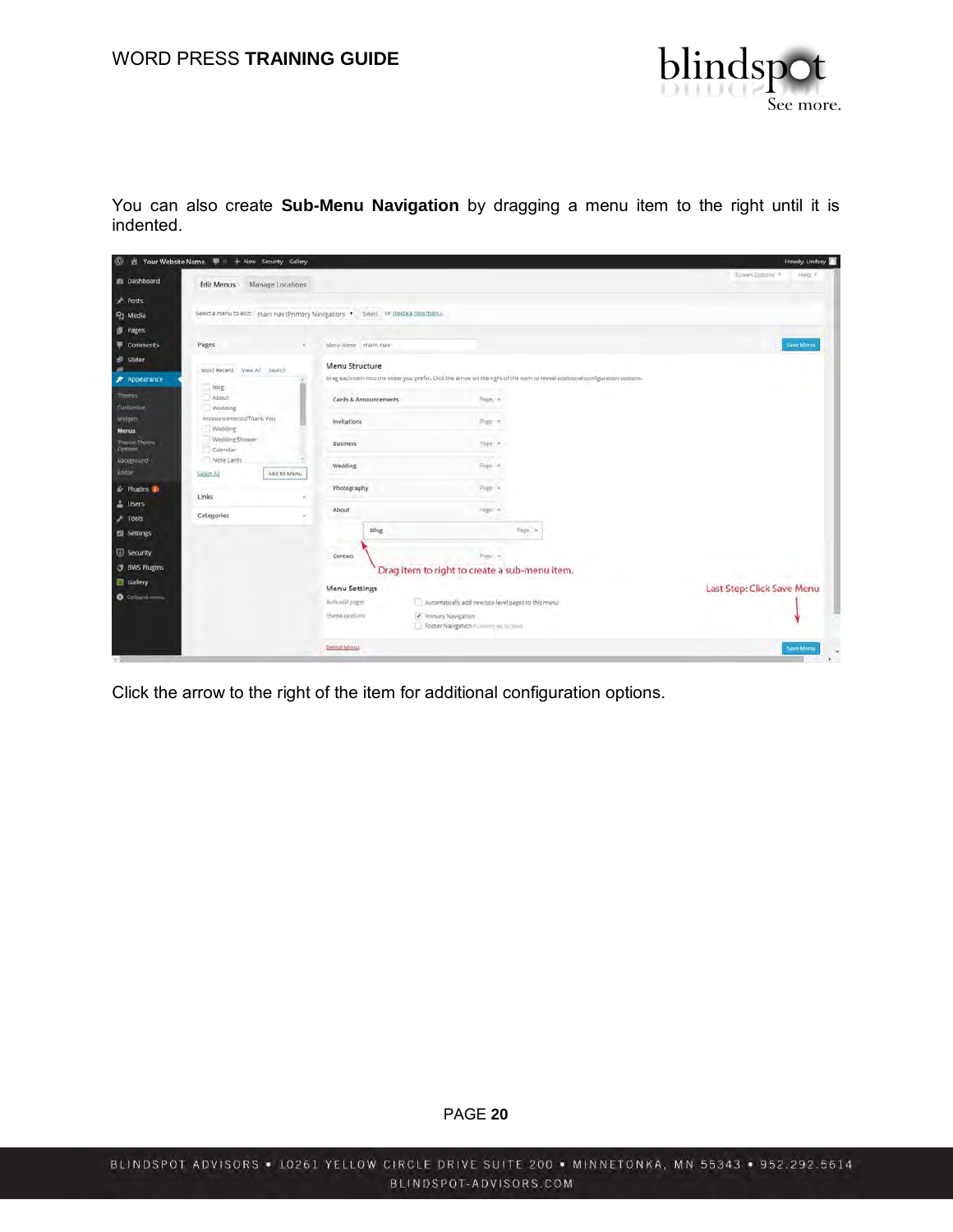

| Ø                                                                                                                                                                                                                                                                               | il Your Website Name . Il o + New Security Gallery                                                                                                                                             |                                                                                                                                                                                                                                                                                                                                                                                                         |                                                                           |                                                                                 | Howdy, Lindsey             |
|---------------------------------------------------------------------------------------------------------------------------------------------------------------------------------------------------------------------------------------------------------------------------------|------------------------------------------------------------------------------------------------------------------------------------------------------------------------------------------------|---------------------------------------------------------------------------------------------------------------------------------------------------------------------------------------------------------------------------------------------------------------------------------------------------------------------------------------------------------------------------------------------------------|---------------------------------------------------------------------------|---------------------------------------------------------------------------------|----------------------------|
| <b><i>I</i></b> Dashboard                                                                                                                                                                                                                                                       | Manage Lucations<br>Edit Menus                                                                                                                                                                 |                                                                                                                                                                                                                                                                                                                                                                                                         |                                                                           |                                                                                 | Streen Dotions<br>$Heib =$ |
| Posts<br><sup>9</sup> <sub>2</sub> Media<br><b>F</b> Pages                                                                                                                                                                                                                      |                                                                                                                                                                                                | Select a menu to edit: main nav (Primary Navigation) . Select or greate a morman                                                                                                                                                                                                                                                                                                                        |                                                                           |                                                                                 |                            |
| Comments                                                                                                                                                                                                                                                                        | Pages<br>$\sim$                                                                                                                                                                                | Menu Nome main nav                                                                                                                                                                                                                                                                                                                                                                                      |                                                                           |                                                                                 | Save Menu                  |
| Slider<br>Appearance<br><b>Themes</b><br>Customize<br><b>Widgets</b><br><b>Menus</b><br>Theron Theme<br>Options<br><b>Background</b><br>Editor<br>& Plugins<br>& Users<br>$\sqrt{k}$ Tools<br><b>El Settings</b><br>Security<br><b>3</b> BWS Plugins<br>Gallery<br>Colapse many | Most Recent View All Search<br>Blog<br>About.<br>Wedding<br>Announcements/Thank You<br>Wedding<br>Wedding Shower<br>Calendar<br>Note Cards<br>Add to Menu<br>Select All<br>Links<br>Categories | Menu Structure<br>Drag each item into the order you prefer. Click the arrow on the right of the item to reveal additional configuration options.<br>Cards & Announcements<br>Tille Attribuis<br>Navyustin Label<br>Cards & Announcements<br>Move Down one<br>Oramusi Cards & Announcements<br>Remove   Cancel<br>Invitations<br>Business<br>Werkfing<br>Photography.<br>About<br>Blog jun hm<br>Contact | Stat. 4<br>Page 14<br>Rige 4<br>High in<br>Pepp 19<br>Flore in<br>Signi = | <b>Arrow for additional menu options.</b><br>- Make changes to Menu items here. | Last Step: Click Save Menu |
|                                                                                                                                                                                                                                                                                 |                                                                                                                                                                                                |                                                                                                                                                                                                                                                                                                                                                                                                         |                                                                           |                                                                                 |                            |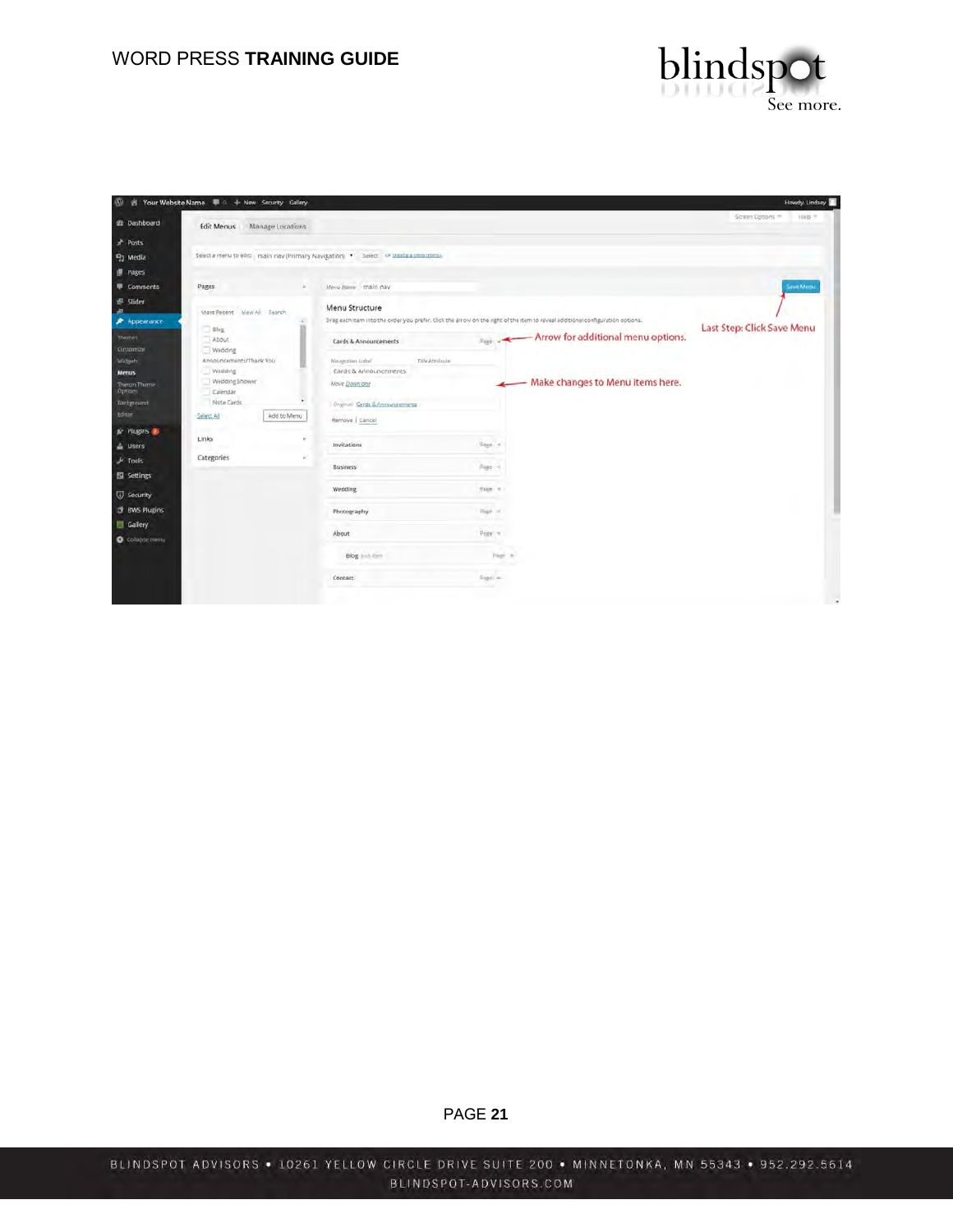

### <span id="page-21-0"></span>**PLUGINS**

The Plugin area is where you can view a listing of active and inactive plugins on your site. You can update existing and download new plugins.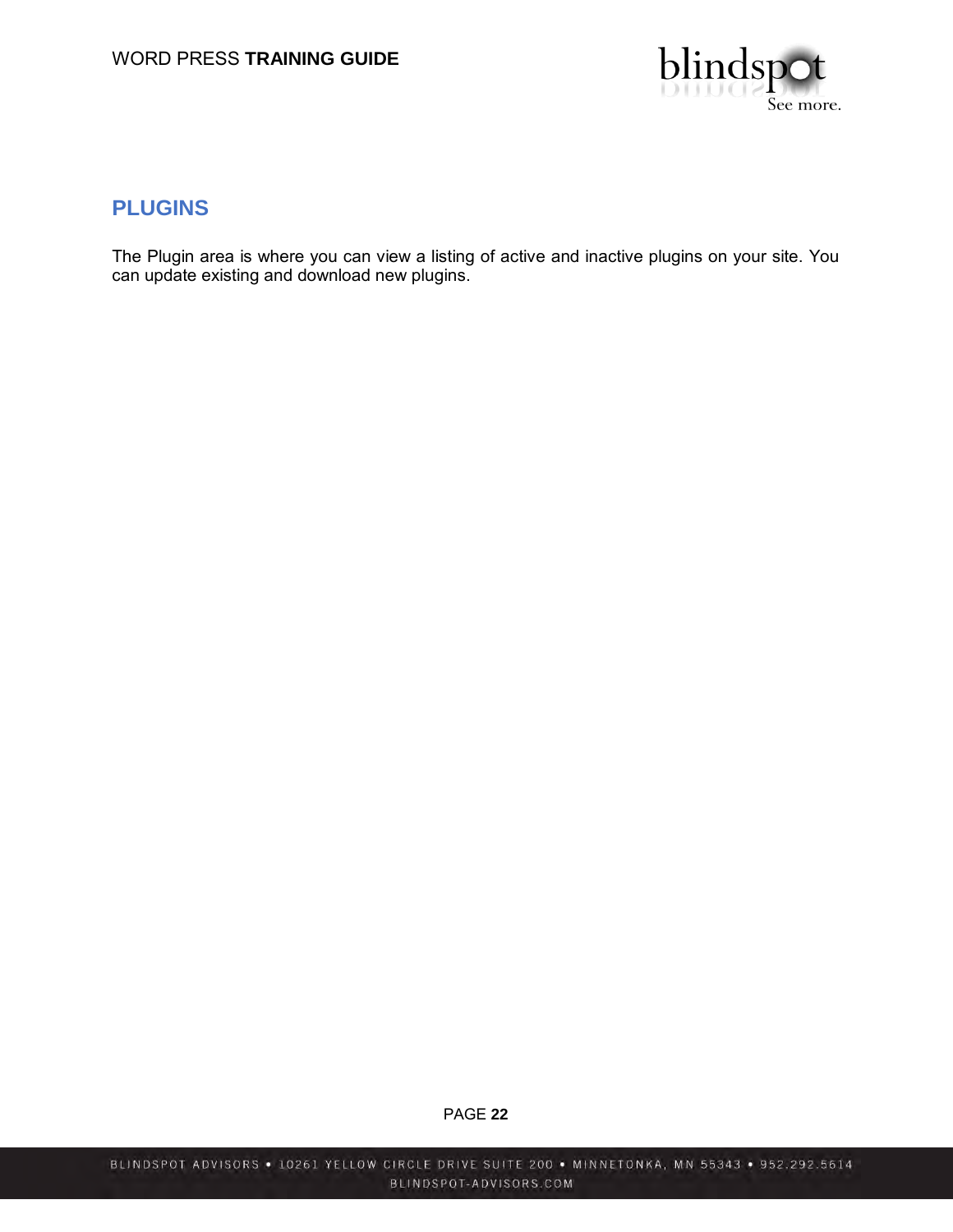

# <span id="page-22-0"></span>**USERS**

This is where you add or delete **Users** from your website.

| $\omega$                                                                                                                                                | Nour Website Name . ■ 0 + New Security Gallery                                                 |                                                            |                          |                    | Howdy, Lindsey                       |
|---------------------------------------------------------------------------------------------------------------------------------------------------------|------------------------------------------------------------------------------------------------|------------------------------------------------------------|--------------------------|--------------------|--------------------------------------|
| # Dashboard                                                                                                                                             | Users Add New                                                                                  |                                                            |                          |                    | Streen Options<br>Help. <sup>2</sup> |
| Posts                                                                                                                                                   | All (2)   Administrator (2)                                                                    |                                                            |                          |                    | Search Lisers                        |
| <sup>9</sup> <sub>2</sub> Media                                                                                                                         | Bulk Actions . Apply.                                                                          | Change role to  . Change                                   |                          |                    | 2 ivers.                             |
| <b>F</b> Pages                                                                                                                                          | Usemame                                                                                        | Name                                                       | E-mail                   | Role               | Posts                                |
| Comments                                                                                                                                                | Lindsey                                                                                        |                                                            | indsey.gunstad@gmail.com | Administrator      | $\bar{2}$                            |
| di slider<br>齞<br>$\gg$ Appearance                                                                                                                      | ா<br>sam.                                                                                      | Sam Lewis                                                  | lewmaster@gmail.com      | ۰<br>Administrator | $\overline{2}$                       |
| & Plugins                                                                                                                                               | Username                                                                                       | Name                                                       | E-mail                   | ×.<br>Role         | Posts                                |
| & Users<br>All Users<br>Add New<br>Your Profile<br>$\neq$ Tools<br>El settings<br><b>D</b> Security<br><b>3</b> BWS Plugins<br>Gallery<br>Collapsé menu | Buik Actions > Apply<br>- Click to add a new user to your website.<br>Shows your user profile. | - Shows a listing of all users registered to your website. |                          |                    | $2$ carse.                           |
|                                                                                                                                                         | Thankyou for creding with Word Press                                                           |                                                            |                          |                    | Version 3.4                          |

To Add a **New User**, click on "**Add New**" link. On this screen you will fill in the information about the new user, including name, email, and password. You will also assign the new user a **Role**, meaning how much access this person will have to the site.

**Subscriber:** somebody who can only manage their profile.

**Contributor:** somebody who can write and manage their own posts but cannot publish them. **Author:** somebody who can publish and manage their own posts.

**Editor:** somebody who can publish and manage posts including the posts of other users.

**Administrator:** somebody who has access to all the administration features within a single site.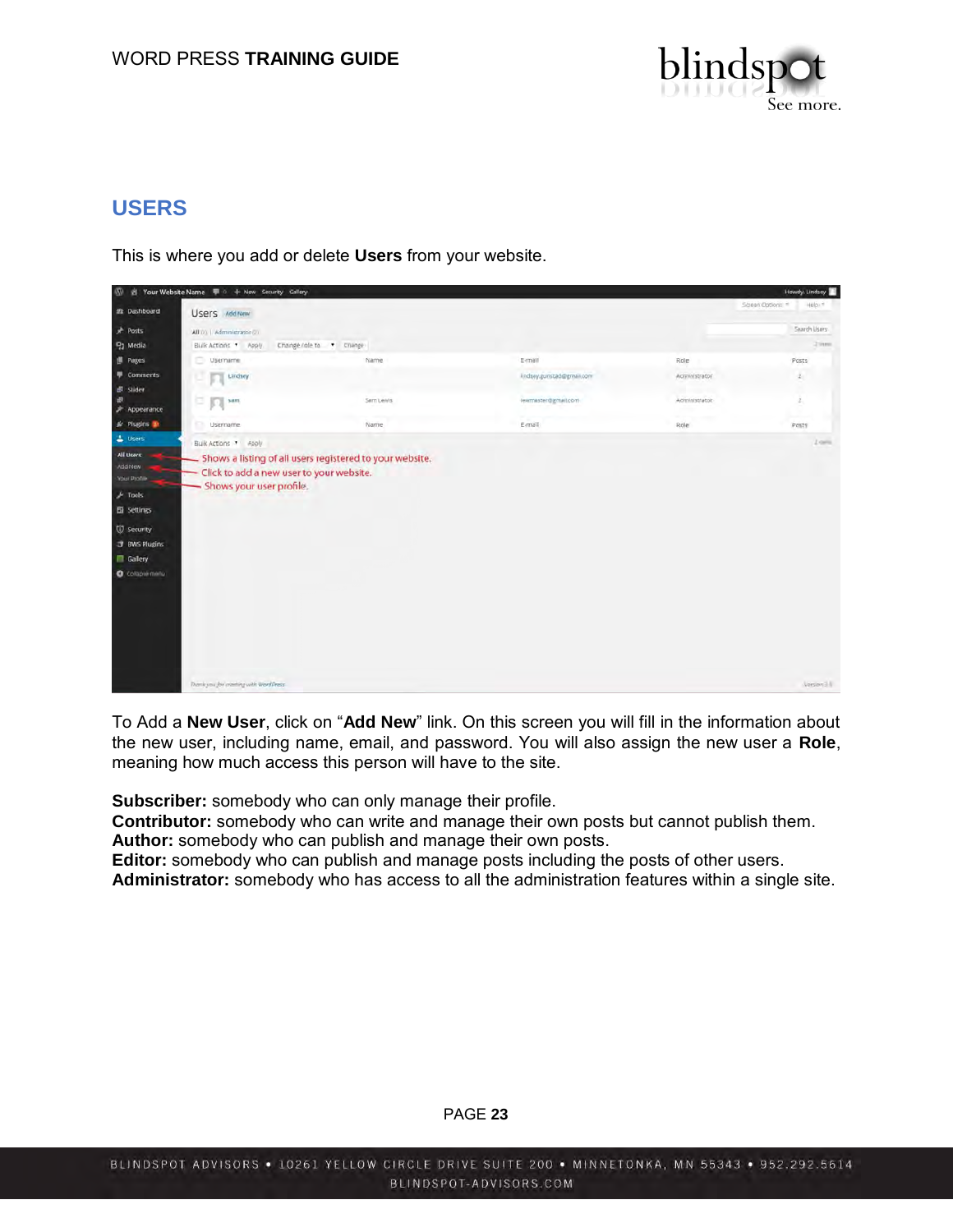

|                                                   | 图 图 Your Website Name 单 0 + New Security Gallery   |                                                                                              |                                                                                                                                                          | Howdy. Lindsey |
|---------------------------------------------------|----------------------------------------------------|----------------------------------------------------------------------------------------------|----------------------------------------------------------------------------------------------------------------------------------------------------------|----------------|
| # Dashboard                                       | Add New User                                       |                                                                                              |                                                                                                                                                          | Help.+         |
| Posts                                             | Create a brand new user and add them to this site. |                                                                                              | Fill in information for the new user.                                                                                                                    |                |
| <sup>2</sup> <sub>2</sub> Media<br><b>F</b> Pages | Username (required)                                |                                                                                              |                                                                                                                                                          |                |
| Comments<br><b>IF Slider</b>                      | E-mail (required)                                  |                                                                                              |                                                                                                                                                          |                |
| 卤<br>$\gg$ Appearance                             | <b>Eirst Name</b>                                  |                                                                                              |                                                                                                                                                          |                |
| & Plugins<br><b>A</b> Users                       | Last Name                                          |                                                                                              |                                                                                                                                                          |                |
| All Users<br>Add New                              | Website                                            |                                                                                              |                                                                                                                                                          |                |
| Your Profile                                      | Password (required)                                |                                                                                              |                                                                                                                                                          |                |
| $\sqrt{ }$ Tools<br>El Settings                   | Repeat Password (required)                         |                                                                                              |                                                                                                                                                          |                |
| <b>D</b> Security                                 |                                                    | Strength indicator                                                                           | Him: The password should be at least seven characters larg. To make it stronger, ase upper and kover case teners, numbers, and symbols like   [28 % ~ 4] |                |
| <b>3</b> BWS Plugins<br>Gallery                   | Send Password?                                     | Send this password to the new user by email.                                                 |                                                                                                                                                          |                |
| Collapté menu                                     | Role                                               | <b>Subscriber</b><br>٠<br><b>Subscriber</b>                                                  |                                                                                                                                                          |                |
|                                                   | Add New User                                       | Contributor<br>Author<br>Editor<br>Administrator<br>Click Add New User to save the new user. | Choose the level of access for the new user.                                                                                                             |                |
|                                                   |                                                    |                                                                                              |                                                                                                                                                          |                |
|                                                   | Thankyou for meding with Word Press-               |                                                                                              |                                                                                                                                                          | Version 3.1    |